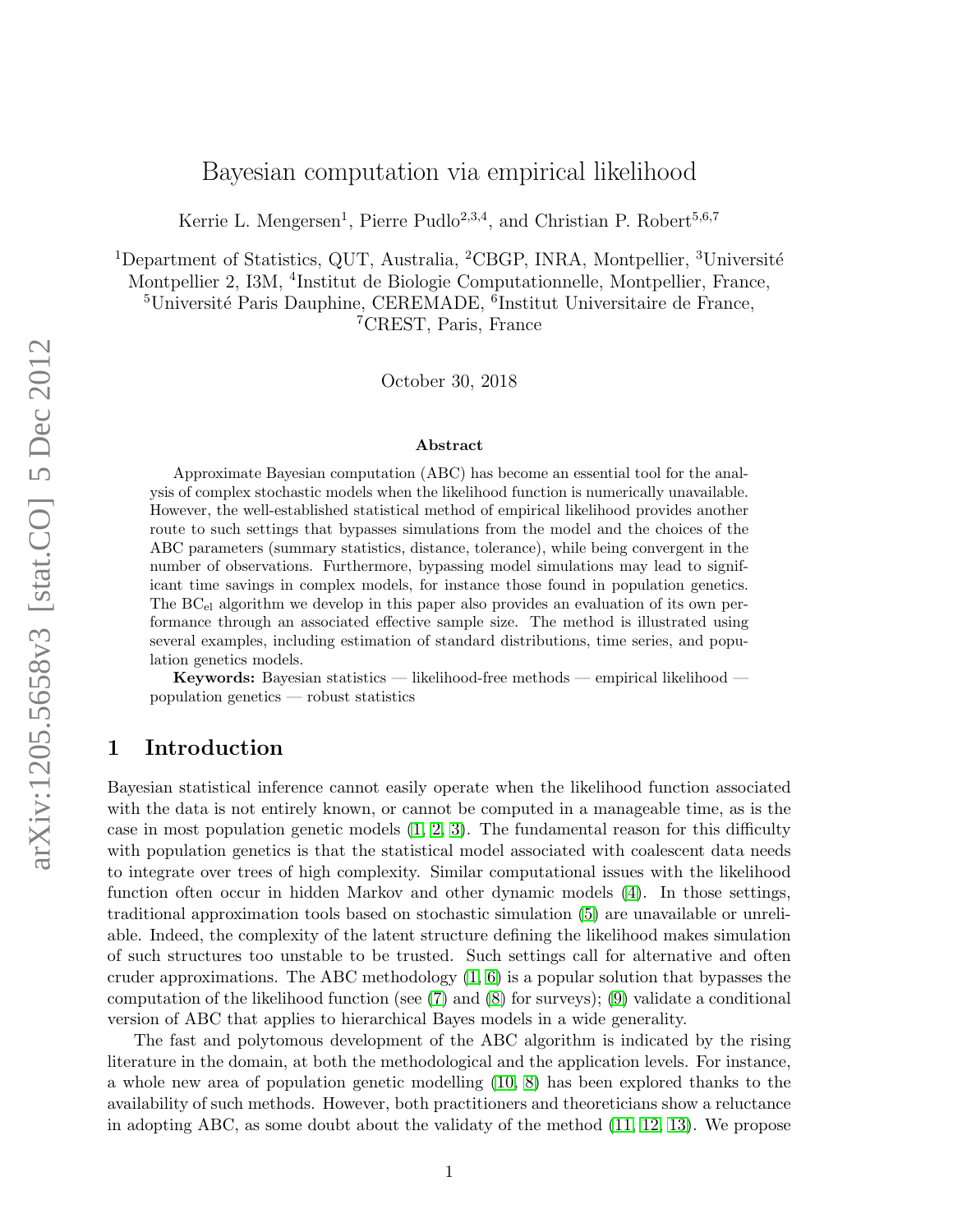in this paper to supplement the ABC approach with a generic and convergent likelihood approximation called the empirical likelihood that validates the new Bayesian computational technique as a convergent inferential method when the number of observations grows to infinity. The empirical likelihood perspective, introduced by [\(14\)](#page-11-13), is a robust statistical approach that does not require the specification of the likelihood function. However, while it does not appear to have been used before in the settings that now rely on ABC, this data analysis method also is a broadly (albeit not universally) applicable and often fast approach which approximation differs from the one found in ABC algorithms, even though both are rooted in non-parametric statistics. Therefore, this methodology can be used both as a solution per se and as a benchmark against which to test the ABC output in many cases. This paper introduces the  $BC_{el}$  algorithm and illustrates its performances on selected representative examples, comparing the outcome with the true posterior density whenever available, and with an ABC approximation [\(15\)](#page-11-14) otherwise.

## 2 Statistical Methods

### 2.1 The ABC algorithm

The primary purpose of the ABC algorithm is to approximate simulation from the centerpiece of Bayesian inference, the posterior distribution  $\pi(\theta|\mathbf{y}) \propto \pi(\theta)f(\mathbf{y}|\theta)$ , when it cannot be numerically computed but when the distributions corresponding to both the prior  $\pi$  and the likelihood  $f$  can be simulated by manageable computer devices. The original  $(6)$  ABC algorithm is as follows: given a sample  $\bf{y}$  of observations from the sample space, a sample of parameters  $(\boldsymbol{\theta}_1, \ldots, \boldsymbol{\theta}_M)$  is produced by

### Algorithm 1: ABC sampler

```
for i = 1 to M do
repeat
    Generate \boldsymbol{\theta}' from the prior distribution \pi(\cdot)Generate z from the likelihood f(\cdot|\theta')until \rho{\eta(\mathbf{z}), \eta(\mathbf{y})} \leq \epsilon\operatorname{set} \theta_i = \theta',end for
```
The parameters of the ABC algorithm are the summary statistic  $\eta$ , the distance  $\rho\{\cdot,\cdot\}$ and the tolerance level  $\epsilon > 0$ . The basic justification of the ABC approximation is that, when using a sufficient statistic  $\eta$ , the distribution of the  $\theta_i$ 's in the output of the algorithm converges to the genuine posterior distribution when  $\epsilon$  goes to zero [\(16\)](#page-11-15).

In practice, however, the statistic  $\eta$  is non-sufficient and at best the approximation then converges to the genuine posterior  $\pi(\theta|\eta(y))$  when  $\epsilon$  goes to zero. This loss of information seems to be a necessary price to pay for the access to computable quantities. Furthermore, as argued below, it can be evaluated against the empirical likelihood approximation when the latter is available. Indeed, this approach does not require an information reduction through the choice of a tolerance zone or of a non-sufficient summary statistic.

### 2.2 Empirical likelihood

Owen [\(14\)](#page-11-13) developed empirical likelihood techniques as a robust alternative to classical likelihood approaches. He demonstrated that, for some categories of statistical models, this approach inherited the convergence properties of standard likelihood at a much lower cost in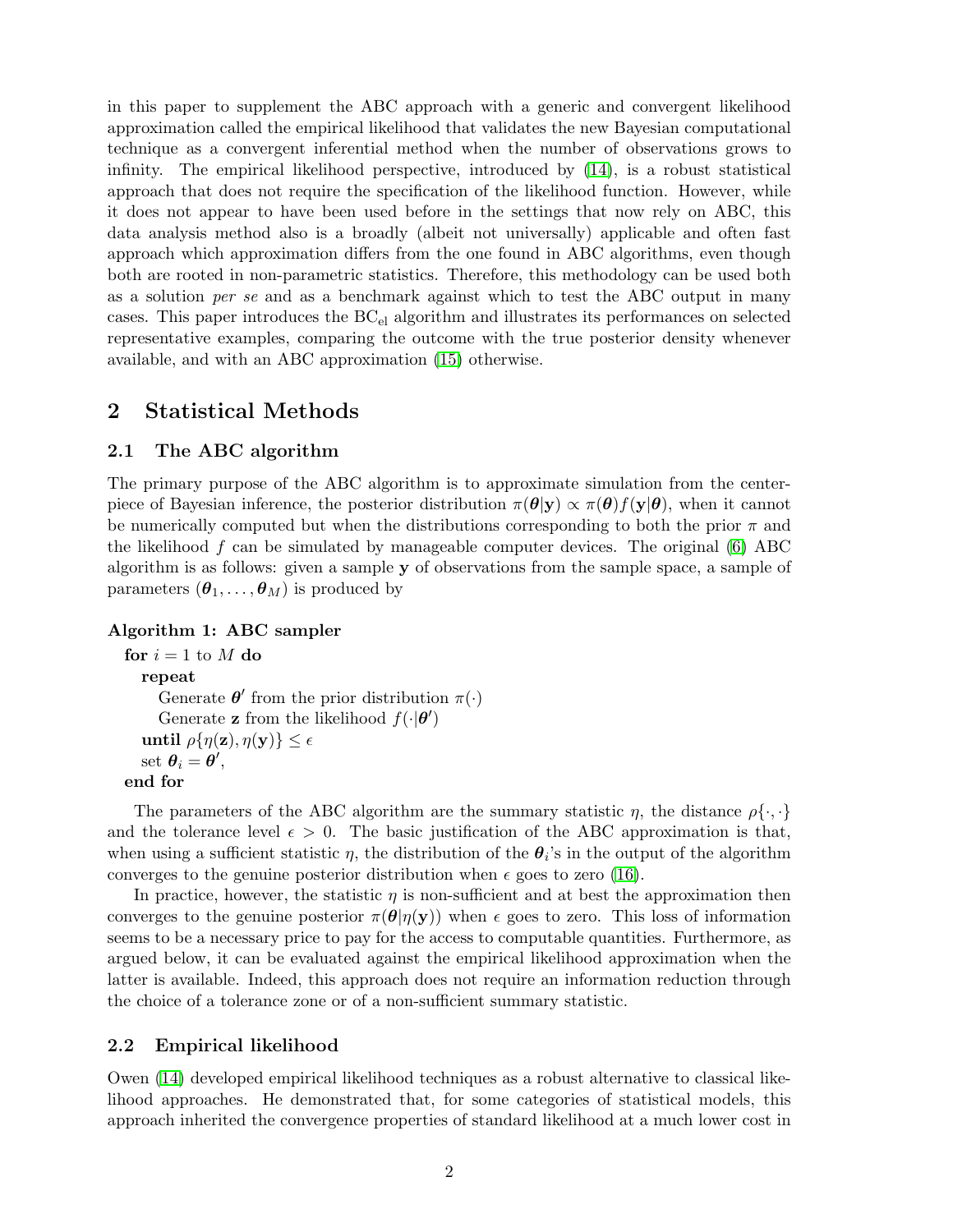assumptions about the model (as detailed in SI). While ABC algorithms do require a fully defined and often complex (hence debatable) statistical model, we argue that one should take advantage of the approximation device provided by the empirical likelihood to overcome most of the calibration difficulties encountered by ABC, at least as a convenient benchmark against which to test ABC solutions.

Assume that the dataset y is composed of n independent replicates  $y = (y_1, \ldots, y_n)$  of some random vector Y with density  $f$ . Rather than defining the likelihood from the density f as usual, the empirical likelihood method starts by defining parameters of interest,  $\theta$ , as functionals of  $f$ , for instance as moments of  $f$ , and it then profiles a non-parametric likelihood. More precisely, given a set of constraints of the form

<span id="page-2-1"></span>
$$
\mathbb{E}_F[h(Y,\theta)] = 0,\tag{1}
$$

where the dimension of h sets the number of constraints unequivocally defining  $\theta$ , the empirical likelihood is defined as

<span id="page-2-0"></span>
$$
L_{el}(\boldsymbol{\theta}|\mathbf{y}) = \max_{\mathbf{p}} \prod_{i=1}^{n} p_i
$$
 (2)

for **p** in the set  $\{p \in [0;1]^n, \sum p_i = 1, \sum_i p_i h(y_i, \theta) = 0\}$ . For instance, in the onedimensional case when  $\theta = \mathbb{E}_f[Y]$ , the empirical likelihood in  $\theta$  is the maximum of the product  $p_1 \cdots p_n$  under the constraint  $p_1y_1 + \ldots + p_ny_n = \theta$ . (Solving [\(2\)](#page-2-0) is done using the R package 'emplik' developed by [\(17\)](#page-12-0) and based on the Newton-Lagrange algorithm.) When the data are not iid, an underlying iid structure may sometimes be exploited, as illustrated in the dynamic model section below. However, this is not always the case, meaning that the empirical likelihood method remains out of reach in some complex cases when ABC can still be implemented. Furthermore, as pointed out in the SI by a quote from Owen, the validation of the approach depends on a choice of the set of constraints that ensures convergence.

While the convergence of the empirical likelihood is well-established (see SI and  $(18)$ ), the Bayesian use of empirical likelihoods has been little examined in the past, apart from a Monte Carlo study in [\(19\)](#page-12-2), and a probabilistic one in [\(20\)](#page-12-3).

### $2.3\quad \mathrm{BC}_{\mathrm{el}}$

The most natural use of the empirical likelihood approximation is to act as if this representation was an exact likelihood, as in [\(19\)](#page-12-2). Incorporating this perspective into a basic sampler leads to the following algorithm:

### Algorithm 2: Basic  $BC_{el}$  sampler

for  $i = 1$  to M do

Generate  $\theta_i$  from the prior distribution  $\pi(\cdot)$ 

Set the weight  $\omega_i = L_{el}(\theta_i|\mathbf{y})$ 

#### end for

The output of  $BC_{el}$  is a sample of size M of parameters with associated weights, which operate as an importance sampling output [\(5\)](#page-11-4). Thus, the performance of the algorithm can be evaluated through the effective sample size

$$
ESS = 1 / \sum_{i=1}^{M} \left\{ \omega_i / \sum_{j=1}^{M} \omega_j \right\}^2,
$$

which approximates the size of an iid sample with the same variance as the original sample. As shown in [\(21\)](#page-12-4), this quantity is always between 1 (corresponding to a very poor outcome) and M (corresponding to an iid perfect outcome).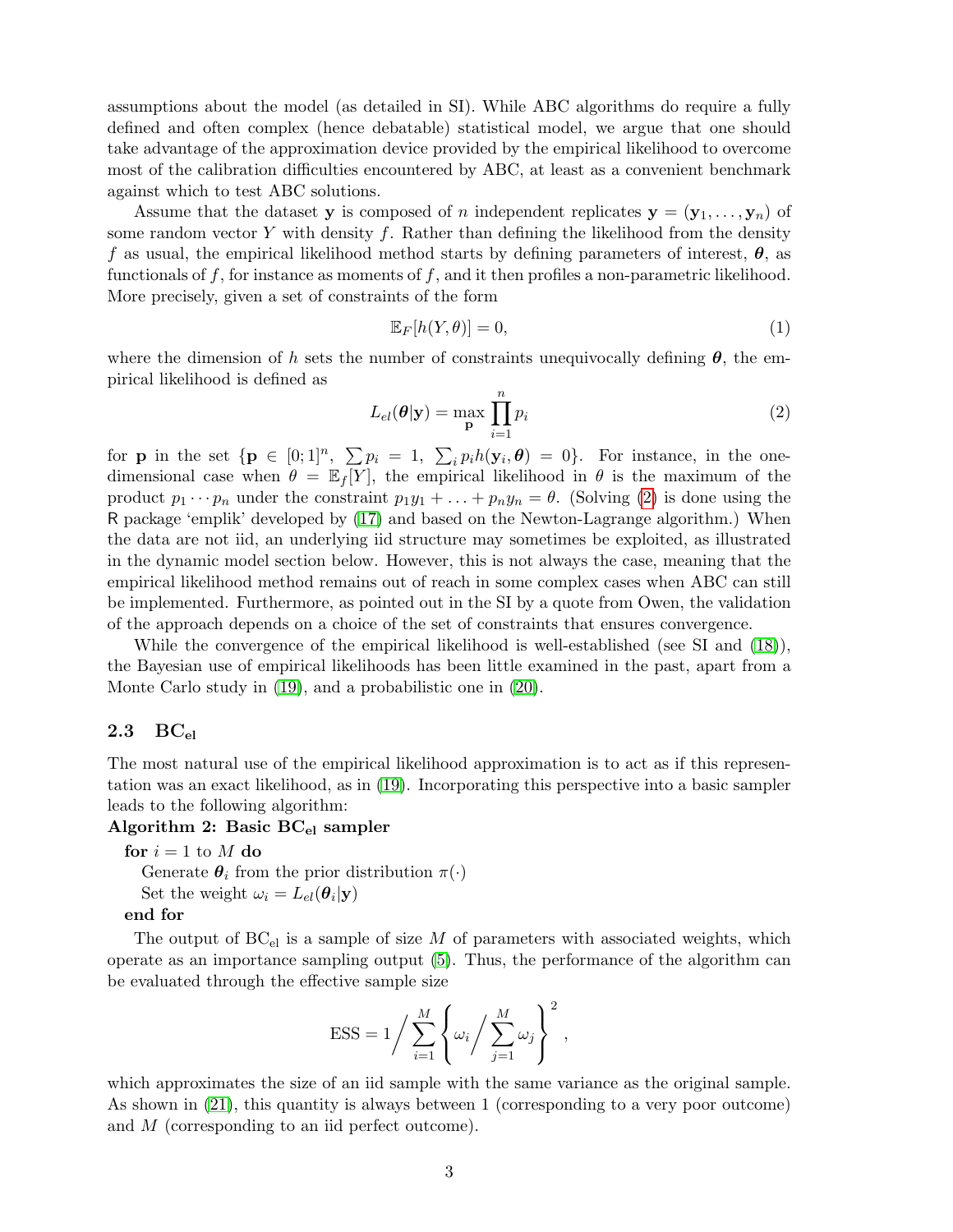Any algorithm that samples from a posterior distribution (e.g., MCMC, Population Monte Carlo, SMC algorithms, see [\(5\)](#page-11-4)) may instead use the empirical likelihood as a proxy to the exact likelihood. For instance, to speed up the computation in the population genetics model introduced below, we resorted to the adaptive multiple importance sampling (AMIS, [\(22\)](#page-12-5)) which is easy to parallelize on a multi-core computer. While the original target distribution is  $\pi(\theta)L(\theta|\mathbf{y})$  and the AMIS algorithm uses several (multivariate) Student's t distributions, denoted  $t_3(\cdot | \mathbf{m}, \Sigma)$  (i.e., with three degrees of freedom, centered at mean **m** and with covariance matrix  $\Sigma$ ), as an importance sampling distribution, the algorithm can be adapted to the empirical likelihood in a straightforward manner:

### Algorithm 3:  $BC_{el}$ -AMIS sampler

for  $i = 1$  to M do Generate  $\boldsymbol{\theta}_{1,i}$  from the prior distribution  $q_1(\cdot)$ Set  $\omega_{1,i} = L_{el}(\boldsymbol{\theta}_{1,i}|\mathbf{y})$ end for for  $t = 2$  to  $T_M$  do Compute weighted mean  $\mathbf{m}_t$  and weighted variance matrix  $\mathbf{\Sigma}_t$  of the  $\boldsymbol{\theta}_{s,i}$  ( $1 \leq s \leq t-1$ ,  $1 \leq i \leq M$ ). Denote  $q_t(\cdot)$  the density of  $t_3(\cdot | \mathbf{m}_t, \mathbf{\Sigma}_t)$ . for  $i = 1$  to M do Generate  $\boldsymbol{\theta}_{t,i}$  from  $q_t(\cdot)$ . Set  $\omega_{t,i} = \pi(\boldsymbol{\theta}_{t,i}) L_{el}(\boldsymbol{\theta}_{t,i}|\mathbf{y}) / \sum_{s=1}^{t-1} q_s(\boldsymbol{\theta}_{t,i})$ end for for  $r = 1$  to  $t - 1$  do for  $i = 1$  to M do Update the weight of  $\theta_{r,i}$  as  $\omega_{r,i} = \pi(\boldsymbol{\theta}_{t,i}) L_{el}(\boldsymbol{\theta}_{r,i}|\mathbf{y}) \big/ \sum_{s=1}^{t-1} q_s(\boldsymbol{\theta}_{r,i})$ end for end for end for

The output is thus a weighted sample  $\theta_{t,i}$  of size  $MT_M$ .

In contrast with ABC,  $BC_{el}$  algorithms do not usually require simulations from the sampling model, given that [\(2\)](#page-2-0) provides a converging and non-parametric approximation of the likelihood function. This feature thus induces very significative improvements in computing time when the production of pseudo-datasets is time consuming, since solving [\(1\)](#page-2-1) is usually immediate. This is for instance the case in population genetics and the last section of the SI provides an illustration of a huge improvement in comparison with ABC in two experiments described below. However, the improvement in speed may vanish in cases when producing an iid structure connected with the constraint [\(1\)](#page-2-1) requires simulations from the sampling model, as illustrated by a counter-example for point processes in the  $SI$ ,  $BC_{el}$  and  $ABC$  then breaking even in terms of computing time. Even though the computing time required by  $BC_{el}$  is customarily negligible when compared with ABC (or does not induce any extra time as in the point process counter-example), we further caution against opposing both approaches solely based on computing times, since they differ in the approximations they provide to a genuine Bayesian analysis and thus should be used in conjunction.

Using empirical likelihoods means there is no calibration of the many tuning parameters of ABC algorithms; most significantly, the likelihood ratio acts as a natural distance and importance weights produce an implicit and self-defined quantile on the original sample simulated from the prior. Notwithstanding these appealing qualities,  $BC_{el}$  still requires calibration,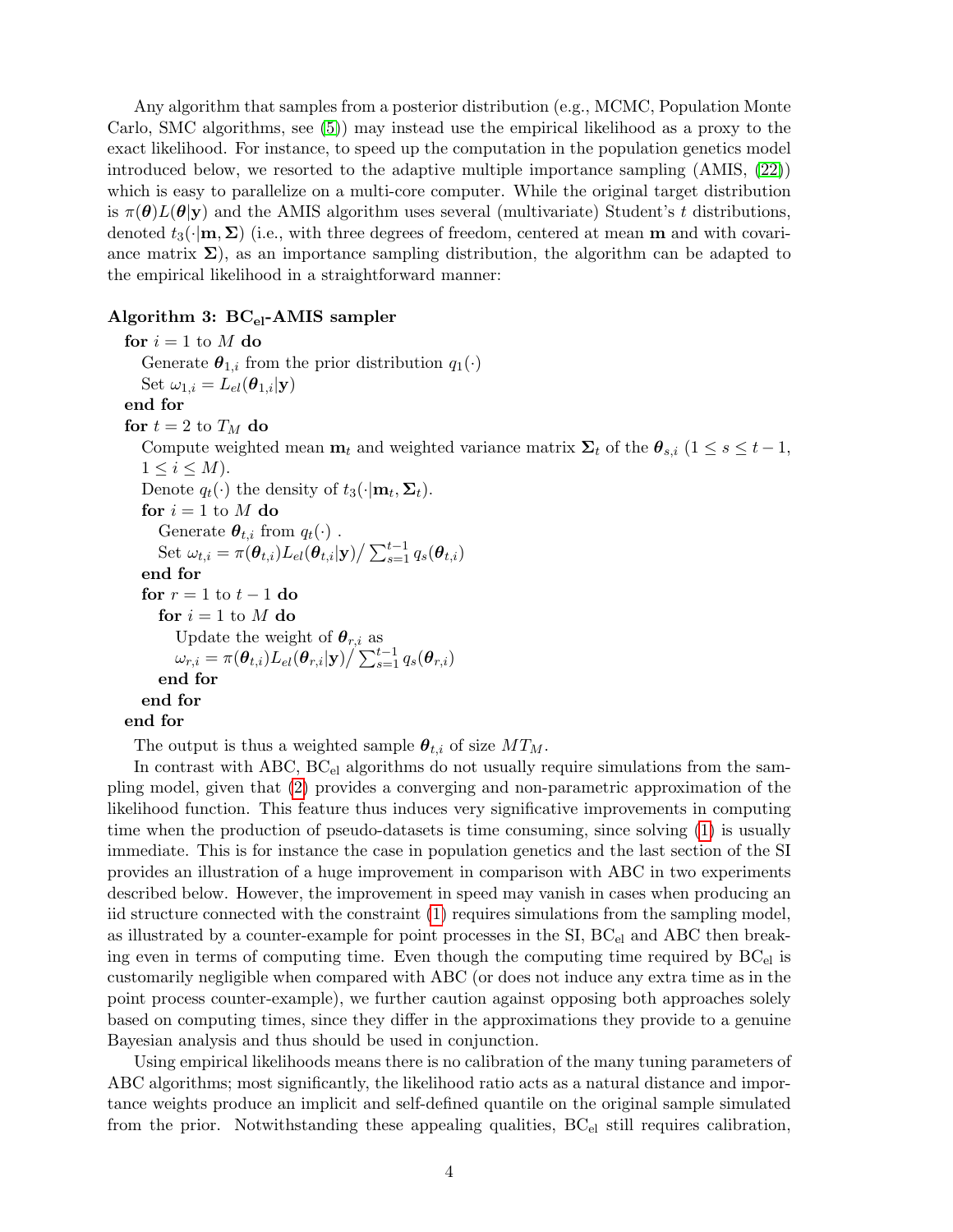in particular in the choices of the parameterization of the sampling distribution and of the corresponding constraints [\(1\)](#page-2-1) defining the empirical likelihood. Some examples are discussed below. The  $BC_{el}$ -AMIS sampler also implies computing values of the prior density, up to a constant, which may be an hindrance in peculiar cases.

#### 2.4 Composite likelihood in population genetics

ABC was first introduced by population geneticists [\(2,](#page-11-1) [10,](#page-11-9) [6\)](#page-11-5) interested in statistical inference about the evolutionary history of species, as no likelihood-based approach existed apart from very rudimentary and hence unrealistic situations. This approach has been used in a number of biological studies [\(23,](#page-12-6) [24,](#page-12-7) [25\)](#page-12-8), most of them including model choice. It is therefore crucial to obtain insights into the validity of such studies, particularly when they have economic, biological or ecological consequences (see, e.g., [\(26\)](#page-12-9)). This can be achieved in part by running a comparison using  $BC_{el}$ . Furthermore, given the major gain in computing time, due to the absence of replications of the data,  $BC_{el}$  can be applied to more complex biological models.

The main caveat when using the empirical likelihood in such settings is selecting a constraint [\(1\)](#page-2-1) on the parameter of interest: in phylogeography, parameters like divergence dates, effective population sizes, mutation rates, etc., cannot be expressed as moments of the sampling distribution at a given locus. In particular, the data are not iid. However, when considering microsatellite loci with the stepwise mutation model [\(27\)](#page-12-10) and evolutionary scenarios composed of divergence, we can derive the pairwise composite scores whose zero is the pairwise maximum likelihood estimator. Composite likelihoods have been proved consistent for estimating recombination rates, introducing an approximation of the dependency structure between nearby loci [\(28,](#page-12-11) [29,](#page-12-12) [30,](#page-12-13) [31\)](#page-12-14). (See also [\(32\)](#page-12-15) for composite likelihoods used in a likelihood-free setting.)

More specifically, we are approximating the intra-locus likelihood by a product over all pairs of genes in the sample at a given locus. Assuming that  $y_i^k$  denotes the allele of the i-th gene in the sample at the k-th locus, and that  $\phi$  is the vector of parameters, then the so-called pairwise likelihood of the data at the k-th locus, namely  $y^k$ , is defined by

$$
\ell_2(\mathbf{y}^k|\phi) = \prod_{i < j} \ell_2(y_i^k, y_j^k|\phi)
$$

and the corresponding pairwise score function is  $\nabla_{\phi} \log \ell_2(\mathbf{y}^k|\phi)$ . Pairwise score equations

$$
\mathbb{E}_f[\nabla_\phi \log \ell_2(Y|\phi)] = 0
$$

provide a constraint [\(1\)](#page-2-1) in every way comparable to the score equations that give the maximum likelihood estimate and which is quite powerful for empirical likelihood derivations ([\(18\)](#page-12-1), pp. 48–50). Hence the empirical likelihood of the full dataset  $\mathbf{y} = (\mathbf{y}^1, \dots, \mathbf{y}^K)$  given  $\phi$  is computed with [\(2\)](#page-2-0) under the (multidimensional) constraint that

$$
\sum_{k=1}^{K} p_k \nabla_{\phi} \log \ell_2(\mathbf{y}^k | \phi) = 0.
$$

When the effective population size is identical over all populations of the demographic scenario, the time axis may be scaled so that coalescence of two genes in Kingman's genealogy occurs with rate  $k(k-1)/2$  if there are k lineages. In this modified scale, mutations at a given locus arise with rate  $\theta/2$  along the gene genealogy. Our mutation model is the simple stepwise mutation model of [\(27\)](#page-12-10), i.e. the number of repeats of the mutated gene increases or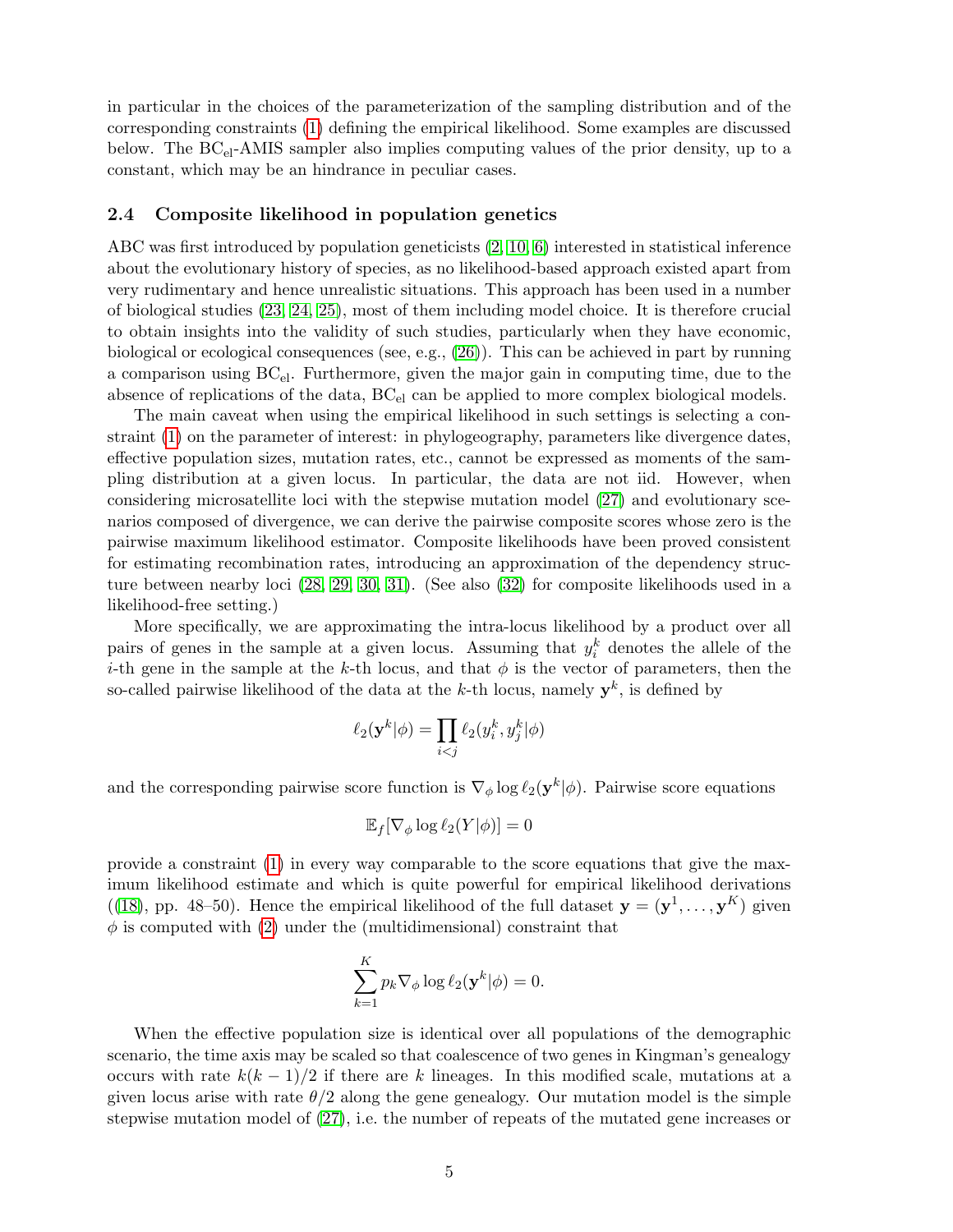decreases by one unit with equal probability. Given two microsatellite allelic states  $x_1$  and  $x_2$ , their pairwise likelihood  $\ell_2(x_1, x_2|\phi)$  depends only on the difference of the states  $x_1 - x_2$ . If both genes belong to individuals that lie in the same deme, then (see SI and [\(33\)](#page-12-16))

$$
\ell_2(x_1, x_2|\phi) = \rho(\theta)^{|x_2 - x_1|}/\sqrt{1 + 2\theta}
$$

where  $\rho(\theta) = \theta/(1 + \theta + \sqrt{\theta})$  $(1+2\theta)$ . If the two genes belong to individuals from demes having diverged at time  $\tau$ , then [\(33\)](#page-12-16)

$$
\ell_2(x_1, x_2 | \phi) = \frac{e^{-\tau \theta}}{\sqrt{1 + 2\theta}} \sum_{k=-\infty}^{+\infty} \rho(\theta)^{|k|} I_{|x_1 - x_2| - k}(\tau \theta)
$$

where  $I_{\delta}(z)$  denotes the  $\delta$ th-order modified Bessel function of the first kind evaluated at z. Computing the pairwise scores, i.e. partial derivatives of  $\log \ell_2(x_1, x_2|\phi)$  from those equations, is straightforward, by virtue of recurrence properties of the Bessel functions. Algorithm  $BC<sub>el</sub>$  is therefore directly available in this setting, and furthermore at a cost much lower than the one associated with ABC algorithms (Table S1).

## 3 Results

#### 3.1 Normal distribution

Starting with the benchmark of a normal distribution with known variance (equal to one), we can check that the empirical likelihood allows for a proper recovery of the true posterior distribution on the mean. Fig. S1 shows that a constraint [\(1\)](#page-2-1) based on the mean works well, as do the two constraints on mean and second central moment,  $\mathbb{E}[(X-\theta)^2] = 0$  (Figure S2). On the other hand, using the three first central moments in the empirical likelihood may degrade the fit (three cases in Fig. S3). While this poor fit is not signaled by the ESS (which is often larger than in Fig. S1–S2, because of the growing disconnection between the approximation and the true likelihood and hence a more uniform range of the weights), a parallel run of the method with different collections of constraints does detect the discrepancy. This illustrates the variability of the empirical likelihood approximation, as well as its sensitivity to the choice of defining constraints. While a drawback of the method, this variability can be tested and evaluated by comparing outcomes, due to often limited computing costs. This toy experiment also supports the generic recommendation [\(18\)](#page-12-1) to keep the number of constraints and parameters equal.

#### 3.2 Quantile distributions

Quantile distributions are defined by a closed-form quantile function  $F^{-1}(p;\theta)$ , and generally have no closed form for the density function. They are of great interest because of their flexibility and the ease with which they can be simulated by a simple inversion of the uniform distribution. A range of methods, including ABC approaches [\(10\)](#page-11-9), have been proposed for estimation (see SI). We focus here on the four-parameter  $g$ -and-k distribution, defined by its quantile function, denoted  $Q(r;A, B, g, k)$  and equal to

$$
A + B\left(1 + c\frac{1 - \exp(-gz(r))}{1 + \exp(-gz(r))}\right) \left(1 + z(r)^{2}\right)^{k} z(r)
$$

where  $z(r)$  is the rth standard normal quantile; the parameters  $A, B, g$  and k represent location, scale, skewness and kurtosis, respectively and  $c$  measures the overall asymmetry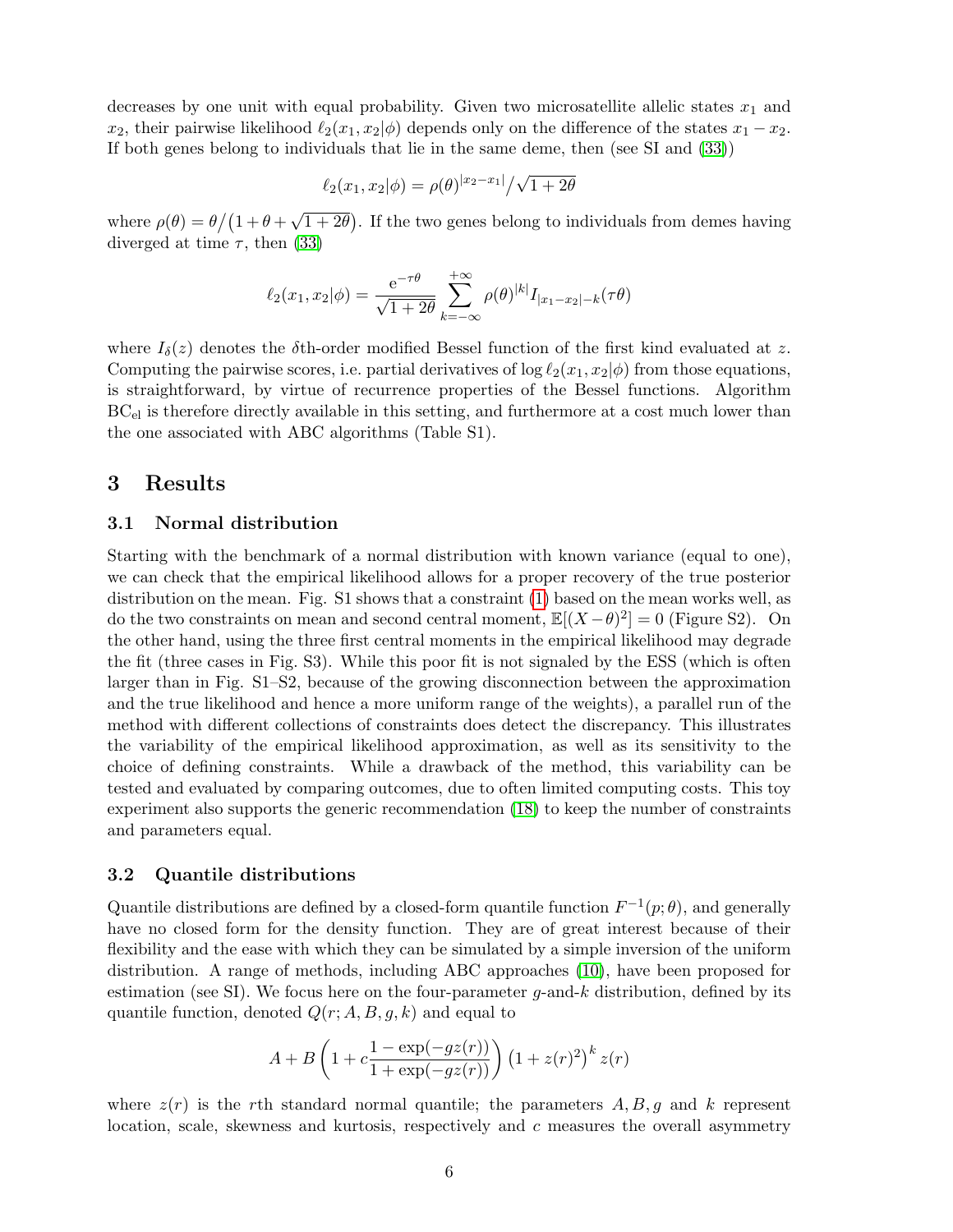$(34, 35)$  $(34, 35)$ . We evaluated the  $BC_{el}$  algorithm for estimating this distribution using two values of  $\theta = (A, B, g, k)$ , two sets of priors and various combinations of n, M and p, where p is the number of percentiles used as constraints (see details in SI).

Figure [1](#page-6-0) illustrates the true and fitted curves and a 95% credible region for the case with  $n = 100, M = 5000$  and  $p = 3$ . The corresponding posterior means (standard deviations) for the parameters  $A, B, q, k$  were  $3.08(0.14), 1.12(0.23), 1.79(0.25), 0.41(0.12)$ , respectively. The choice of sample size and number of constraints did not substantively affect the accuracy of parameter estimates, but the precision was noticeably improved for the larger sample size; see Figures S4, S5, and S6.



<span id="page-6-0"></span>Figure 1: True (black) and fitted (brown) cdf functions with a pointwise 95% credible (shaded grey) region centered on the fitted cdf for a dataset of  $n = 100$  observations from the g-and-k distribution, based on  $M = 10^3$  simulations of BC<sub>el</sub>.

The accuracy and precision of the estimates were broadly comparable with the results obtained by [\(36\)](#page-12-19) for the same distribution. Based on the whole experiment, the parameters A and B were well estimated in all cases, while the estimates of  $g$  and  $k$  were poorer for smaller values of n and M. For small n the estimates were more subject to the vagaries of sampling variation, whereas for small  $M$  they were subject to the influence of a smaller number of very large importance weights. However, given the speed of  $BC_{el}$  compared with competing ABC algorithms, it is feasible to use even larger values of  $M$  than considered in this experiment, since there is no requirement to simulate new datasets at each iteration. Moreover, this experiment is based on the very basic case of sampling from the prior; the results would be further improved by using an analogue of  $BC_{el}$ -AMIS or alternative approaches similar to those proposed by [\(37\)](#page-12-20) for ABC.

#### 3.3 Dynamic models

In dynamic models, the difficulty with empirical likelihood stems from the dependence in the data  $(y_t)_{1 \leq t \leq T}$ . However, these models can be represented as transforms of unobserved iid sequences  $(\epsilon_t)_{1\leq t\leq T}$ . The recovery of a converging empirical likelihood representation thus requires the reconstitution of the  $\epsilon_t$ 's as transforms of the data y and of the parameter  $\theta$ . Independence between the  $\epsilon_t$ 's is then at least as important as moment conditions. (This implies equivalent computing times for ABC and  $BC_{el}$ .)

For instance, consider a simple dynamic model, namely the ARCH(1) model:

$$
y_t = \sigma_t \epsilon_t, \quad \epsilon_t \sim \mathcal{N}(0, 1), \quad \sigma_t^2 = \alpha_0 + \alpha_1 y_{t-1}^2,
$$

with a uniform prior over the simplex, i.e.,  $\alpha_0, \alpha_1 \geq 0$ ,  $\alpha_0 + \alpha_1 \leq 1$ . While this model can be handled by other means, since the likelihood function is available, we will compare here the behaviour of ABC and  $BC_{el}$  algorithms.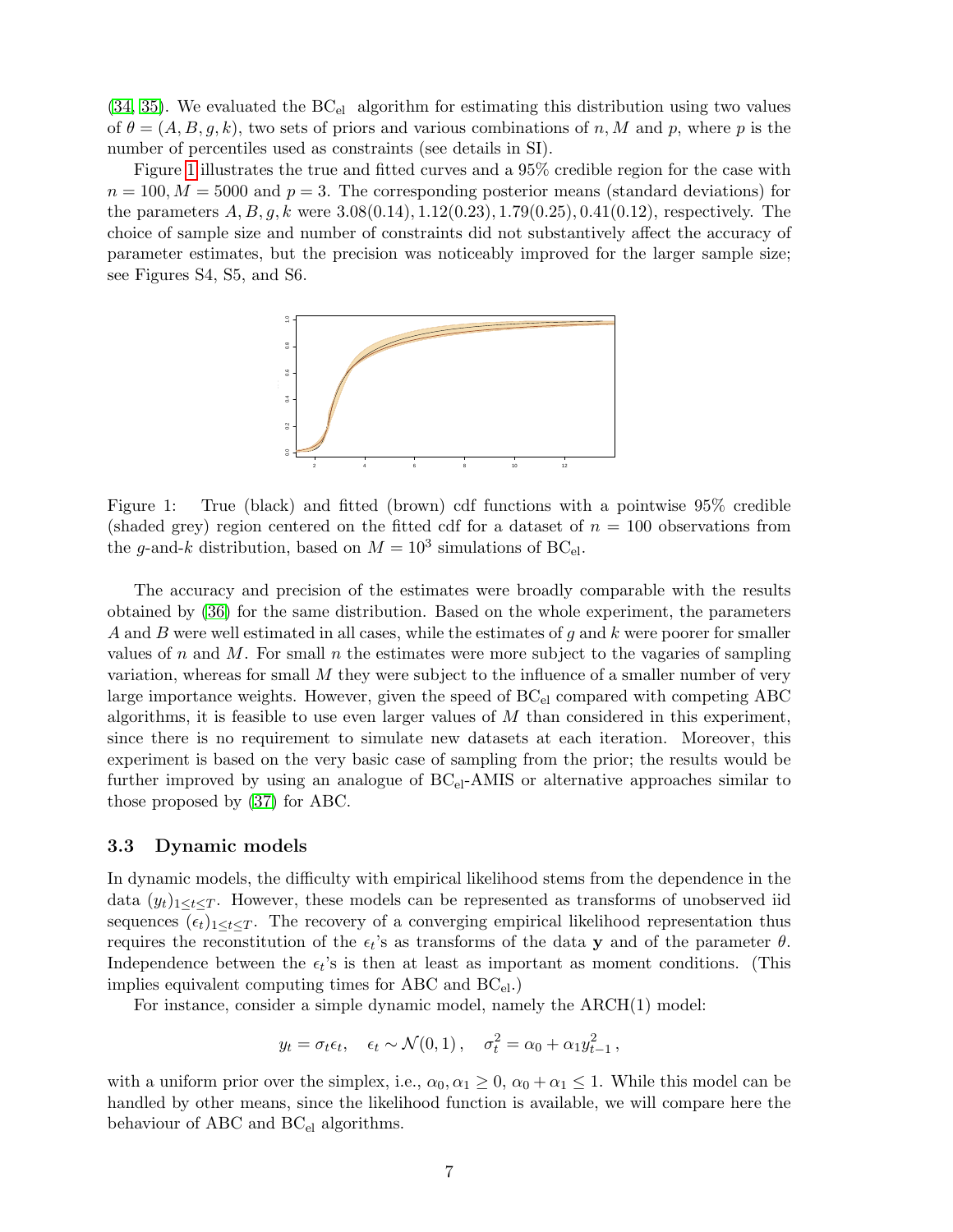First, a natural empirical likelihood representation is based on the reconstituted  $\epsilon_t$ 's, defined as  $y_t/\sigma_t$  when the  $\sigma_t$ 's are derived recursively. Figure [2](#page-7-0) shows the result of estimating both parameters  $\alpha_0$  and  $\alpha_1$  when Algorithm ABC uses as summary statistics either the least square estimates of the parameters (derived from the series  $(y_t^2)$ ), which we label "optimal" ABC" in connection with [\(38\)](#page-12-21), or the mean of the series  $log(y_t^2)$  supplemented by the two first autocorrelations of the series  $(y_t^2)$ . The constraints in the empirical likelihood are either based on the three first moments of the reconstituted  $\epsilon_t$ 's or on the variance of those  $\epsilon_t$ 's complemented by both the correlations between the  $y_{t-1}$ 's and the  $\epsilon_t$ 's and between the  $\epsilon_{t-1}$ 's and the  $\epsilon_t$ 's. As seen from this experiment, BC<sub>el</sub> does as well as the optimal ABC for the estimation of the parameters, but further brings a reduction in the variability of those estimates, thanks to the importance weights.



<span id="page-7-0"></span>Figure 2: Comparison of ABC evaluations of posterior expectations *(top, with true values* in dashed lines) and posterior variances (bottom) of the parameters  $(\alpha_0, \alpha_1)$  of the ARCH(1) model with 100 observations. The first two columns correspond to two choices of summary statistics for the ABC algorithm (least squares estimates and mean of the  $\log y_t$ 's plus autocorrelations of order 2 and 3, respectively). The last two columns correspond to two sets of constraints for the  $BC_{el}$  alternative (first three moments and second moment plus autocorrelation of order 1 plus correlation with previous observation for the reconstituted  $\epsilon_t$ 's). All experiments are based on the same reference table of  $10^4$  simulations, with the tolerance  $\epsilon$ chosen as the 1% quantile of the distances.

A much more complex dynamic model is the  $GARCH(1, 1)$  model of [\(39\)](#page-13-0) that can be formalized as the observation of  $y_t \sim \mathcal{N}(0, \sigma_t^2)$  when

$$
\sigma_t^2 = \alpha_0 + \alpha_1 y_{t-1}^2 + \beta_1 \sigma_{t-1}^2 \tag{3}
$$

under the constraints  $\alpha_0, \alpha_1, \beta_1 > 0$  and  $\alpha_1 + \beta_1 < 1$ , that is,  $y_t = \sigma_t \epsilon_t$ . Given the constraints on the parameters, a natural prior is to choose an exponential distribution on  $\alpha_0$ , for instance an exponential  $Exp(1)$  distribution, and a Dirichlet  $D_3(1,1,1)$  on  $(\alpha_1,\beta_1,1-\alpha_1-\beta_1)$ . An ABC approach requires the choice of summary statistics, which are necessarily non-sufficient since the model is a state-space model. Following [\(38\)](#page-12-21), we use the maximum likelihood estimator as summary statistics, relying on the R function garch for its derivation despite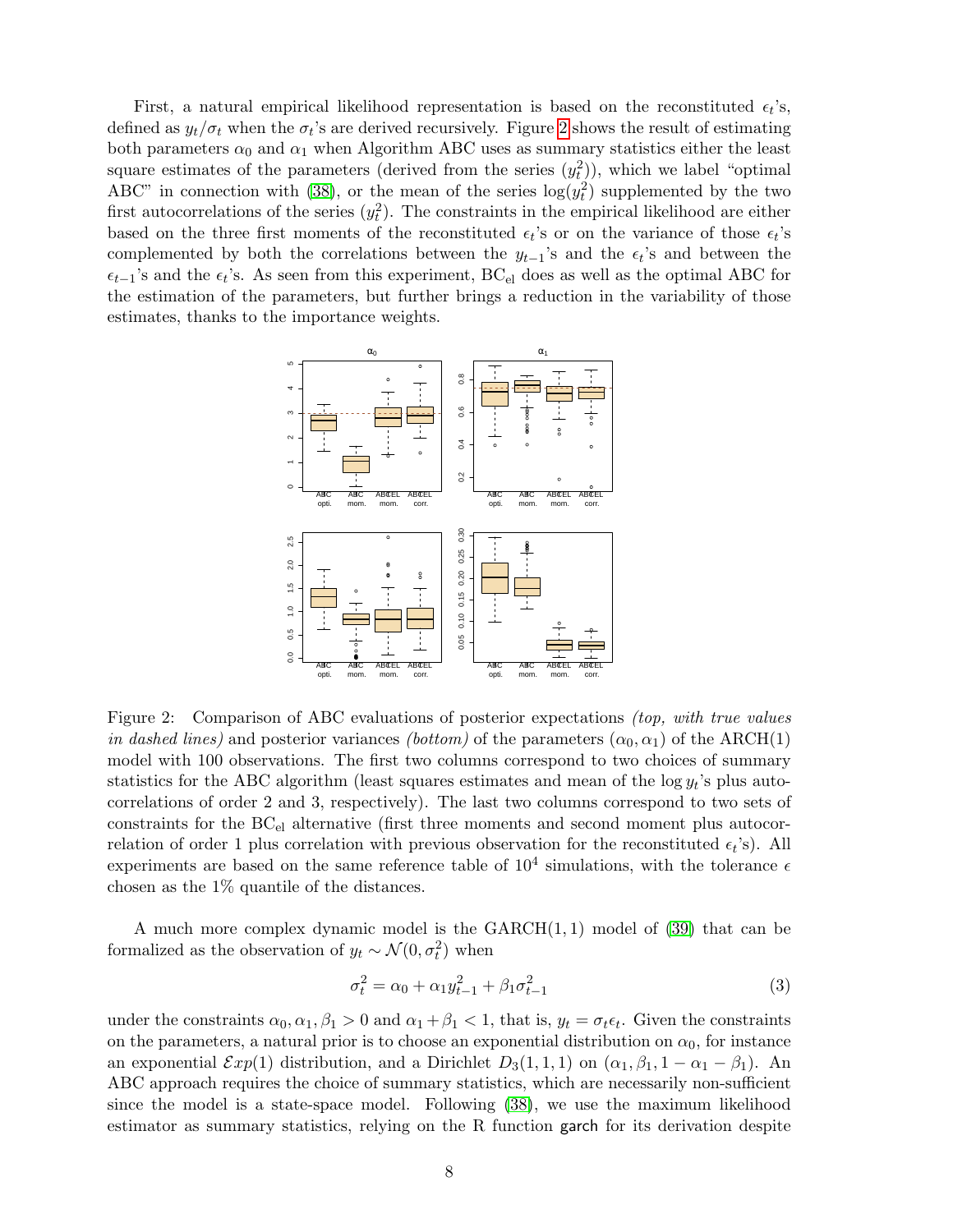its lack of stability. Since [\(40\)](#page-13-1) derived natural score constraints for the empirical likelihood associated with this model, we used their constraints to build our  $BC_{el}$  algorithm. Fig. [3](#page-8-0) provides a comparison of both approaches with the MLE. It shows in particular that the ABC algorithm is unable to produce acceptable inference in this case, even in the most favorable case when it is initialized at a satisfactory maximum likelihood estimate (as shown by the bottom row). The BC<sub>el</sub> algorithm is performing better, even though it fails to catch the correct range of  $\beta_1$ .



<span id="page-8-0"></span>Figure 3: Comparison of evaluations of posterior expectations *(with true values in dashed*) *lines*) of the parameters  $(\alpha_0, \alpha_1, \beta_1)$  of the GARCH(1) model with 250 observations. The first row corresponds to an optimal ABC algorithm (using the MLE as summary statistic and with the tolerance  $\epsilon$  chosen as the 5% quantile of the distances), the second row corresponds to the  $BC_{el}$  algorithm based on the constraints derived in [\(40\)](#page-13-1), and the third row corresponds to the MLE derived by the R procedure garch initialized at the true parameter value.

Another type of non-iid model relying on the superposition of an unknown number of gamma point processes and processed in [\(41\)](#page-13-2) through a (non-Bayesian) alternative to ABC is discussed in the SI as an additional illustration of the possibilities of the empirical likelihood perspective for complex models, offering a free benchmark for evaluating the ABC outcome. Figure S7 shows a clear improvement brought by  $BC_{el}$  over the corresponding ABC outcome.

### 3.4 Population genetics

We compare our proposal with the reliable ABC-based estimates given by [\(3\)](#page-11-2). We set up two toy experiments that are designed to defeat ABC, using pseudo observed data. The two evolutionary scenarios are given in Figure [4.](#page-8-1) In all experiments, we only consider microsatellite loci and assume that the effective population size is identical over all populations of the scenario.



<span id="page-8-1"></span>Figure 4: Evolutionary scenarios of the two experiments in population genetics.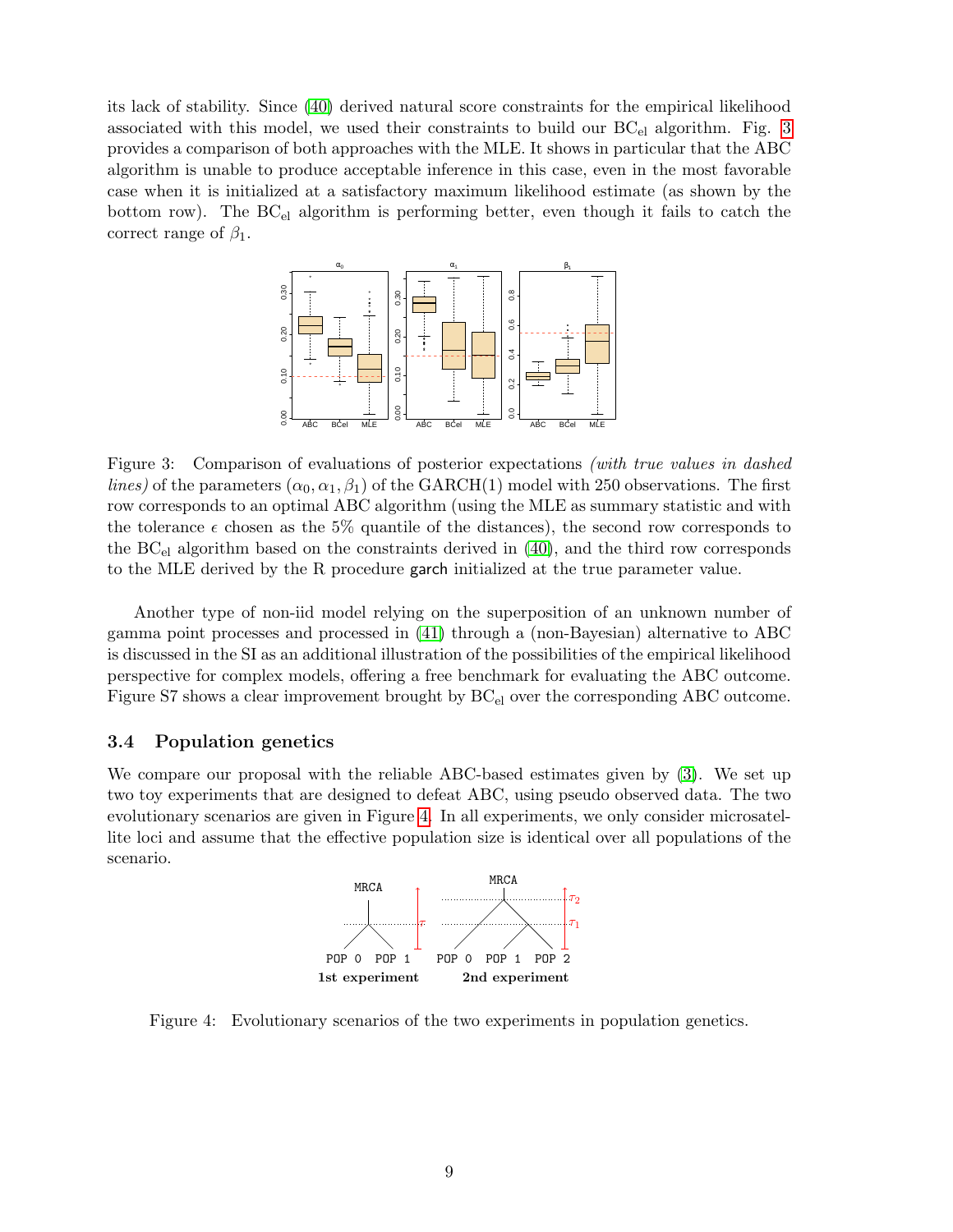

<span id="page-9-0"></span>Figure 5: Comparison of the original ABC (curve) with the histogram of the simulation from the  $BC_{el}$ –AMIS sampler in the case of the population genetics model given in Scenario A, based on uniform priors on  $(\log_{10}(\theta), \log_{10}(\tau))$  on  $(-1, 1.5) \times (-1, 1)$  and  $10^4$  particles.

In the first experiment, we consider two populations which diverged at time  $\tau$  in the past, see Figure [4](#page-8-1) *(left)*. Our pseudo observed datasets are made of thirty diploid individuals per population genotyped at a hundred independent loci. We compare the marginal posterior distributions of the unknown parameters  $\theta$  and  $\tau$  computed with the ABC method (using the DIY-ABC software of [\(42\)](#page-13-3)) and with the  $BC_{el}$ -AMIS sampler. In this case, results are improved when the  $\theta$ -component of the composite scores, namely  $\partial_{\theta} \log \ell_2(\mathcal{D}|\phi)$ , is restricted to the sum over all pairs of genes lying in *the same population*. Otherwise, as can be checked via a quick simulation experiment,  $BC_{el}$  systematically under-estimates  $\theta$ . Figure [5](#page-9-0) shows the typical discrepancy between both results: ABC and  $BC_{el}$  agree on the mutation rate  $\theta$ , but the  $BC_{el}$  estimation of  $\tau$  is more accurate, see also Table 1.

In the second experiment, we consider three populations, see Figure [4](#page-8-1) (right): the last two populations diverged at time  $\tau_1$  and their common ancestral population diverged from the first population at time  $\tau_2$ . The sample comprises thirty diploid individuals per population genotyped at a hundred independent loci. In contrast to the first experiment, all components of the composite scores are computed here by summing over all pairs of genes whatever the population to which they belong. The results given in Table 1 show that ABC and  $BC_{el}$ mainly agree on both parameters  $\theta$  and  $\tau_1$ , but BC<sub>el</sub> is slightly more accurate than ABC on  $\tau_2$ .

Table S1 gives a comparison of the computing times for both algorithms, showing the difference of magnitudes between them. This is due to the simulation of the the simulated datasets for ABC: While this difference should not be over-interpreted, it signals a potential for self-assessment and testing that is missing for ABC methods.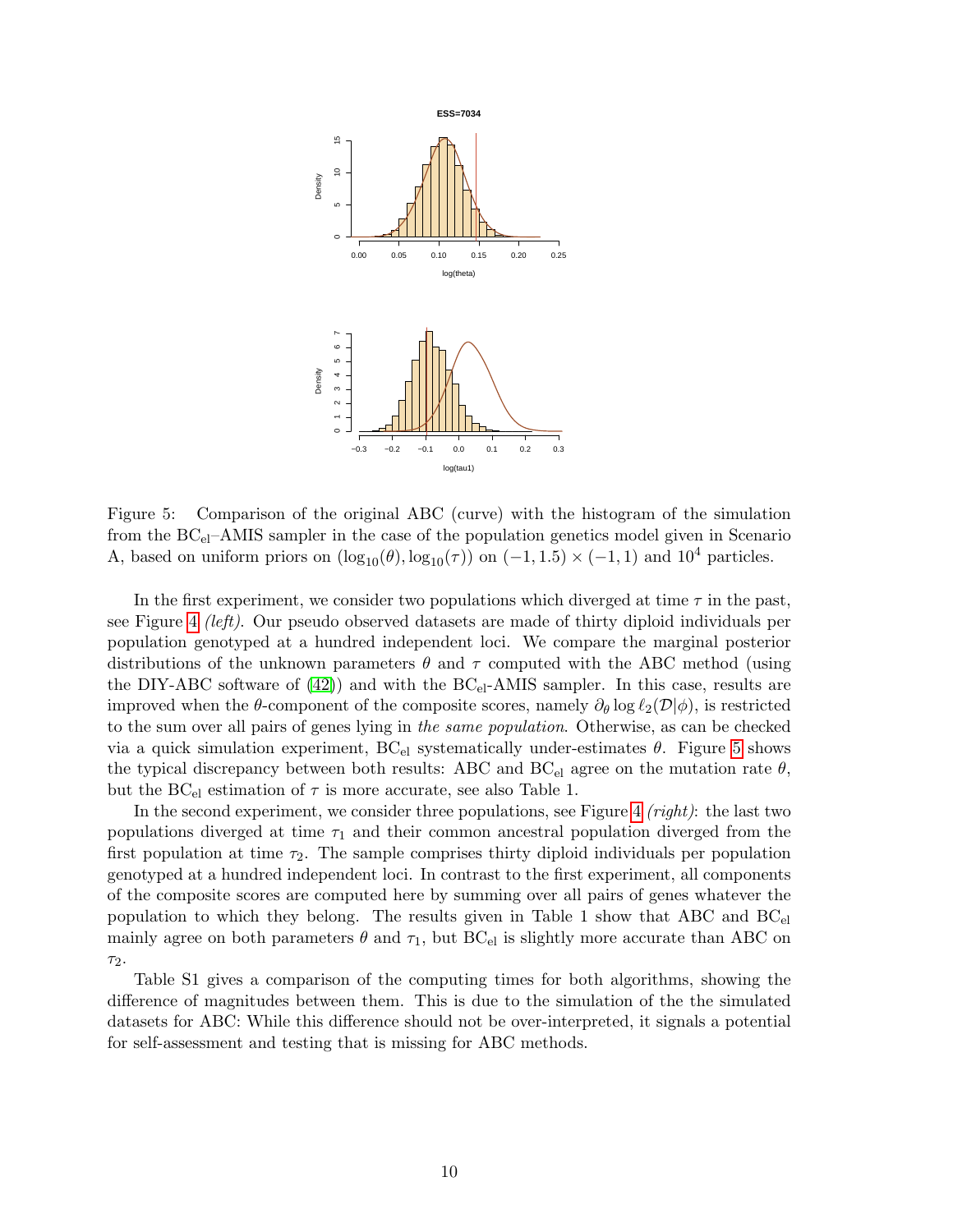Table 1: Comparison of the original ABC and  $BC_{el}$  on 100 Monte Carlo replicates. We use two point estimates of the parameters:  $(1)$  posterior mean and  $(2)$  posterior median, and measured the error between the estimation and the "true" value used to generate the observation with  $(1)$  the root mean square error in the case of the posterior mean and  $(2)$ the median absolute deviation in the case of the posterior median. We also compare credible intervals (with probability 0.8) through the proportion of Monte Carlo replicates in which the "true" value falls into this interval.

| First experiment  |                        |           |                           |           |                               |           |  |  |
|-------------------|------------------------|-----------|---------------------------|-----------|-------------------------------|-----------|--|--|
|                   | Root Mean Square Error |           | Median Absolute Deviation |           | Coverage of the credible      |           |  |  |
|                   | of posterior mean      |           | of posterior median       |           | interval with probability 0.8 |           |  |  |
|                   | ABC                    | $BC_{el}$ | ABC                       | $BC_{el}$ | ABC                           | $BC_{el}$ |  |  |
| $\theta$          | 0.0971                 | 0.0949    | 0.071                     | 0.059     | 0.68                          | 0.81      |  |  |
| $\tau$            | 0.315                  | 0.117     | 0.272                     | 0.077     | 1.0                           | 0.80      |  |  |
| Second experiment |                        |           |                           |           |                               |           |  |  |
|                   | Root Mean Square Error |           | Median Absolute Deviation |           | Coverage of the credibility   |           |  |  |
|                   | of posterior mean      |           | of posterior median       |           | interval of probability 0.8   |           |  |  |
|                   | ABC.                   | $BC_{el}$ | ABC                       | $BC_{el}$ | ABC                           | $BC_{el}$ |  |  |
| $\theta$          | 0.0593                 | 0.0794    | 0.0484                    | 0.0528    | 0.79                          | 0.76      |  |  |
| T <sub>1</sub>    | 0.472                  | 0.483     | 0.320                     | 0.280     | 0.88                          | 0.76      |  |  |
| $\tau_2$          | 29.6                   | 4.76      | 4.13                      | 3.36      | 0.89                          | 0.79      |  |  |

## 4 Discussion

When compared with ABC methods, the (often) significant time savings provided by  $BC_{el}$  due to the lack of pseudo-sample simulation may open wider ranges for processing models involving complex likelihoods. For instance, in population genetics, ABC is severely hindered by the time spent simulating a dataset when modelling isolation by distance in a continuously distributed population, or when studying a large set of SNP markers even on quite simple evolution scenarios. Moreover, when the dataset is composed of large sets of markers, the summary statistics proposed in ABC (in DIY-ABC, these are averages of some quantitative statistics over all loci) ignores some (statistical) information, while  $BC_{el}$  manages to recover most of it, more specifically to estimate divergence on large datasets. Improvements in accuracy of estimation and computational efficiency are also possible in other contexts as illustrated in the range of examples given above.

Even when BCel requires the same computing time as ABC, it uses the outcome in a very different perspective and provides a benchmark likelihood that helps in evaluating the pertinence of the ABC approximation, as illustrated in the gamma point process of SI.

We acknowledge that a caveat of the empirical likelihood is that it requires a careful choice of the constraint [\(1\)](#page-2-1). Those pivotal quantities have to be connected to the parameter in an identifying way, which may require complex manipulations as in the gamma process case or even be impossible. However, repeated experimentation is often available, as illustrated by the normal example and the population genetic experiments (where we computed the composite score on both a restricted set of pairs and all pairs of genes). Checking for the accuracy of the approximation means that a constraint in  $BC<sub>el</sub>$ should be tested on simulated datasets in controlled experiments where the true parameters are known, although much less than in ABC runs. Then we can test coverage of credibility intervals, and measure the error of various point estimates based on the output of the scheme.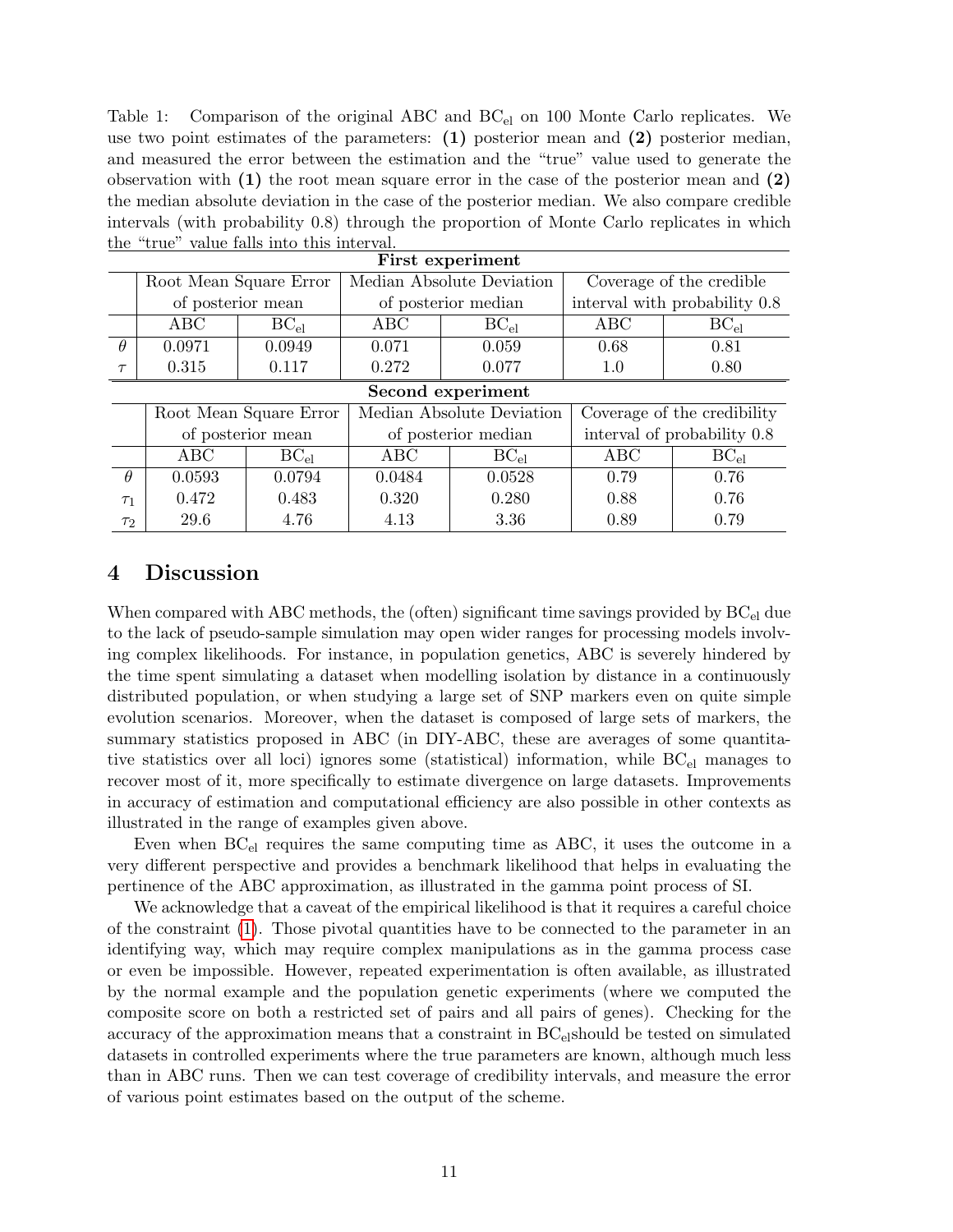## Acknowledgments

The last two authors wish to thank Jean-Marie Cornuet for his help and availability. Their work has been partly supported by the Agence Nationale de la Recherche (ANR) through the 2009–2012 project Emile. The third author is grateful to Patrice Bertail, Chris Drovandi, Brunero Liseo, and Art Owen for useful discussions. Comments and suggestions from the whole PNAS editorial board greatly contributed to improve both the presentation and the scope of the paper.

## References

- <span id="page-11-0"></span>[1] Tavar´e S, Balding D, Griffith R, Donnelly P (1997) Inferring coalescence times from DNA sequence data. Genetics 145:505–518.
- <span id="page-11-1"></span>[2] Beaumont M, Zhang W, Balding D (2002) Approximate Bayesian computation in population genetics. Genetics 162:2025–2035.
- <span id="page-11-2"></span>[3] Cornuet JM, et al. (2008) Inferring population history with DIYABC: a user-friendly approach to Approximate Bayesian Computation. Bioinformatics 24:2713–2719.
- <span id="page-11-3"></span>[4] Cappé O, Moulines E, Rydén T (2004) Hidden Markov Models (Springer-Verlag, New York).
- <span id="page-11-4"></span>[5] Robert C, Casella G (2004) Monte Carlo Statistical Methods (Springer-Verlag, New York), second edition.
- <span id="page-11-5"></span>[6] Pritchard J, Seielstad M, Perez-Lezaun A, Feldman M (1999) Population growth of human Y chromosomes: a study of Y chromosome microsatellites. Molecular Biology and Evolution 16:1791–1798.
- <span id="page-11-6"></span>[7] Beaumont M (2010) Approximate Bayesian computation in evolution and ecology. Annual Review of Ecology, Evolution, and Systematics 41:379–406.
- <span id="page-11-7"></span>[8] Lopes J, Beaumont M (2010) ABC: a useful Bayesian tool for the analysis of population data. Infection, Genetics and Evolution 10:825–832.
- <span id="page-11-8"></span>[9] Bazin E, Dawson K, Beaumont M (2010) Likelihood-Free Inference of Population Structure and Local Adaptation in a Bayesian Hierarchical Model. *Genetics* 185:587–602.
- <span id="page-11-9"></span>[10] Marjoram P, Molitor J, Plagnol V, Tavaré S (2003) Markov chain Monte Carlo without likelihoods. Proc. Nat. Acad. Sci. USA 100:15324–15328.
- <span id="page-11-10"></span>[11] Templeton A (2010) Coherent and incoherent inference in phylogeography and human evolution. Proc. Nat. Acad. Sci. USA 107(14):6376–6381.
- <span id="page-11-11"></span>[12] Berger J, Fienberg S, Raftery A, Robert C (2010) Incoherent phylogeographic inference. Proc. Nat. Acad. Sci. USA 107:E57.
- <span id="page-11-12"></span>[13] Robert C, Cornuet JM, Marin JM, Pillai N (2011) Lack of confidence in approximate Bayesian computation model choice. Proc. Natl Acad. Sci USA 108:15112–15117.
- <span id="page-11-13"></span>[14] Owen AB (1988) Empirical likelihood ratio confidence intervals for a single functional. Biometrika 75:237–249.
- <span id="page-11-14"></span>[15] Marin J, Pudlo P, Robert C, Ryder R (2012) Approximate Bayesian computational methods. Statistics and Computing 22:1167–1180.
- <span id="page-11-15"></span>[16] Biau G, Cérou F, Guyader, Guyader A (2012) New Insights into Approximate Bayesian Computation. Tech. report HAL 00721164.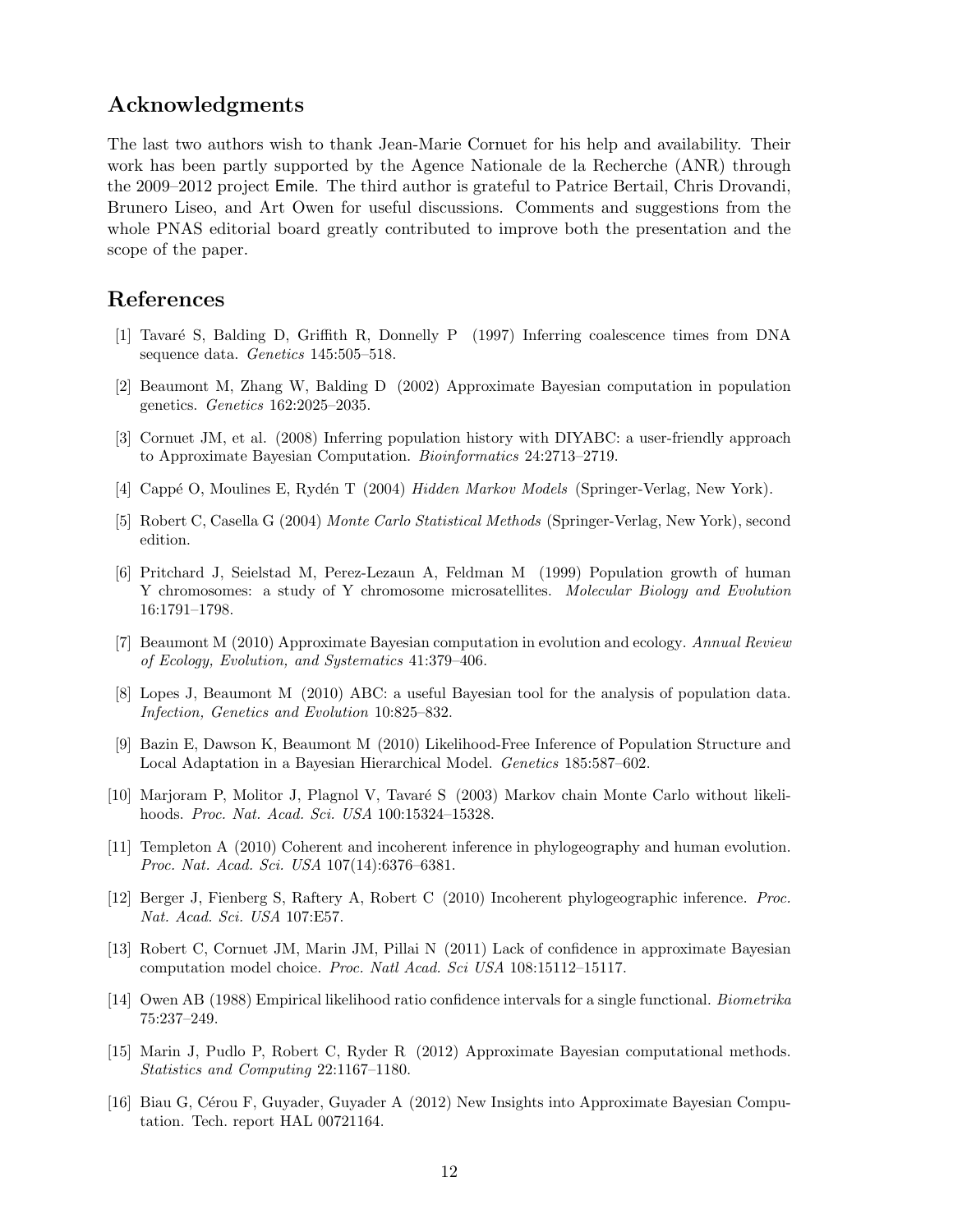- <span id="page-12-0"></span>[17] Zhou M (2012) emplik: Empirical likelihood ratio for censored/truncated data. R package version 0.9-8-2
- <span id="page-12-1"></span>[18] Owen AB (2001) Empirical Likelihood (Chapman & Hall).
- <span id="page-12-2"></span>[19] Lazar NA (2003) Bayesian empirical likelihood. Biometrika 90:319–326.
- <span id="page-12-3"></span>[20] Schennach SM (2005) Bayesian exponentially tilted empirical likelihood. Biometrika 92:31–46.
- <span id="page-12-4"></span>[21] Liu J (2001) Monte Carlo Strategies in Scientific Computing (Springer-Verlag, New York).
- <span id="page-12-5"></span>[22] Cornuet JM, Marin JM, Mira A, Robert C (2012) Adaptive multiple importance sampling. Scandinavian Journal of Statistics 39(4):798-812.
- <span id="page-12-6"></span>[23] Estoup A, Beaumont M, Sennedot F, Moritz C, Cornuet J (2004) Genetic analysis of complex demographic scenarios: spatially expanding populations of the cane toad, Bufo Marinus. Evolution 58:2021–2036.
- <span id="page-12-7"></span>[24] Estoup A, Clegg S (2003) Bayesian inferences on the recent island colonization history by the bird Zosterops lateralis lateralis. Mol. Ecol. 12:657–674.
- <span id="page-12-8"></span>[25] Fagundes N, et al. (2007) Statistical evaluation of alternative models of human evolution. Proc. Nat. Acad. Sci. USA 104:17614–17619.
- <span id="page-12-9"></span>[26] Lombaert E, et al. (2010) Bridgehead effect in the worldwide invasion of the biocontrol Harlequin Ladybird. PloS ONE 5:e9743.
- <span id="page-12-10"></span>[27] Ohta H, Kimura M (1973) A model of mutation appropriate to estimate the number of electrophoretically detectable alleles in a finite population. Genet. Res. 22.
- <span id="page-12-11"></span>[28] Hudson RR (2001) Two-locus sampling distributions and their application. Genetics 159:1805– 1817.
- <span id="page-12-12"></span>[29] Kim Y, Stephan W (2002) Detecting a local signature of genetic hitchhiking along a recombining chromosome. Genetics 160:765–777.
- <span id="page-12-13"></span>[30] McVean G, Awadalla P, Fearnhead P (2002) A coalescent-based method for detecting and estimating recombination from gene sequences. Genetics 160:1231–1241.
- <span id="page-12-14"></span>[31] Fearnhead P (2003) Consistency of estimators of the population-scaled recombination rate. Theoretical Population Biology 64:67–79.
- <span id="page-12-15"></span>[32] Barthelm´e S, Chopin N (2012) Expectation-propagation for likelihood-free inference. Tech, report [arXiv:1107.5959v](http://arxiv.org/abs/1107.5959)2.
- <span id="page-12-16"></span>[33] Wilson IJ, Balding DJ (1998) Genealogical inference from microsatellite data. Genetics 150:499– 510.
- <span id="page-12-17"></span>[34] Haynes M, MacGillivray H, Mengersen K (1997) Robustness of ranking and selection rules using generalised g-andk distributions. J. Stat. Plan. Inference 65:45–66.
- <span id="page-12-18"></span>[35] Gilchrist W (2000) Statistical Modelling with Quantile Functions (Chapman and Hall).
- <span id="page-12-19"></span>[36] Allingham D, King R, Mengersen K (2009) Bayesian estimation of quantile distributions. Statistics and Computing 19:189–201.
- <span id="page-12-20"></span>[37] Drovandi C, Pettitt A (2011) Likelihood-free bayesian estimation of multivariate quantile distributions. Computational Statistics and Data Analysis 55:2541–2556.
- <span id="page-12-21"></span>[38] Fearnhead P, Prangle D (2012) Semi-automatic approximate Bayesian computation. J. Royal Statist. Society Series B To appear, with discussion.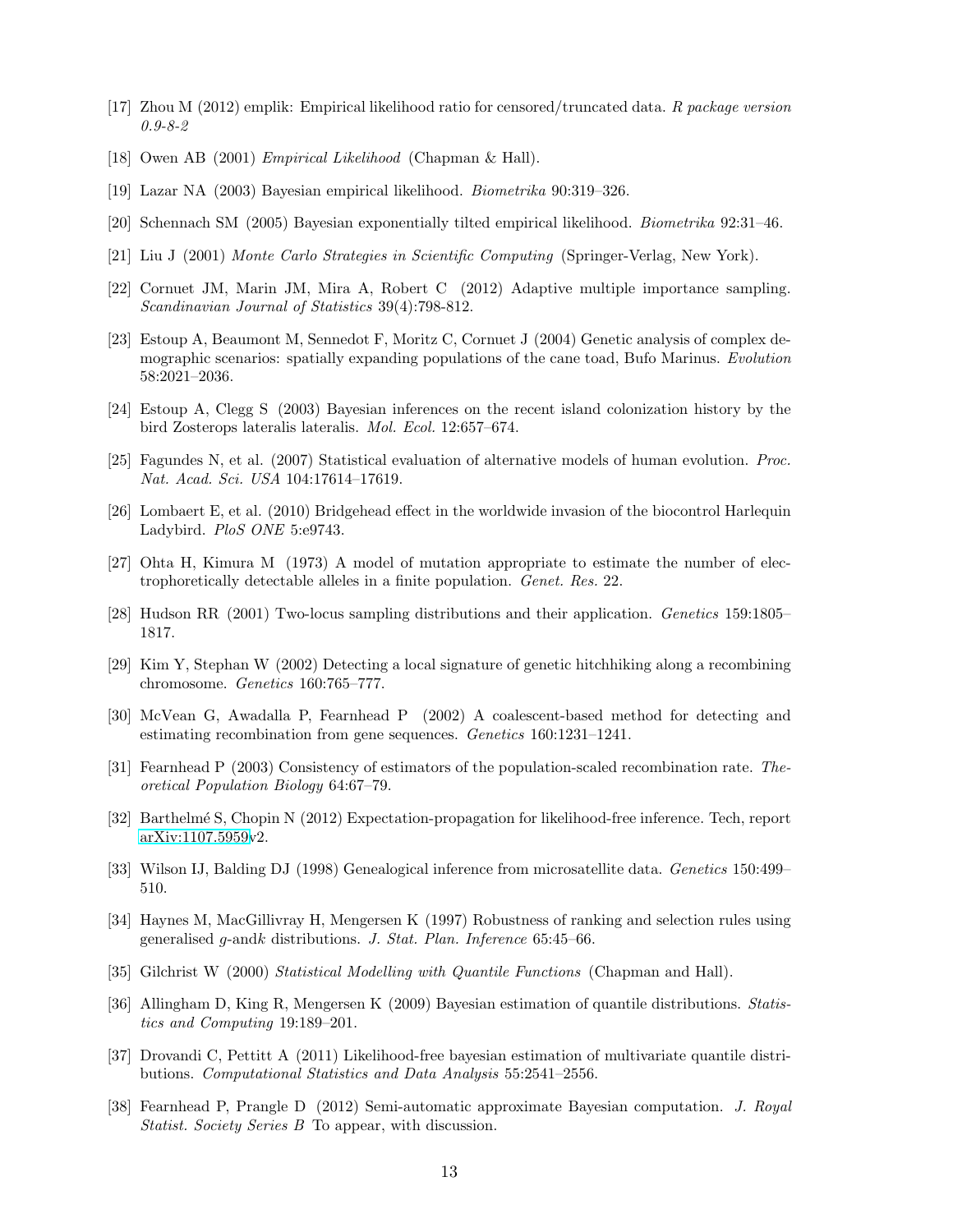- <span id="page-13-0"></span>[39] Bollerslev T (1986) Generalized autoregressive conditional heteroskedasticity. Journal of Econometrics 31:307–327.
- <span id="page-13-1"></span>[40] Chan N, Ling S (2006) Empirical likelihood for GARCH models. Econometric Theory 22:403.
- <span id="page-13-2"></span>[41] Cox D, Kartsonaki C (2012) The fitting of complex parametric models. Biometrika 99:741–747.
- <span id="page-13-3"></span>[42] Cornuet J, Ravign´e V, Estoup A (2010) Inference on population history and model checking using DNA sequence and microsatellite data with the software DIYABC (v1.0). BMC Bioinformatics 11:401.

## Supplementary information (SI)

#### Convergence of the empirical likelihood approximation

The validation of the empirical likelihood approximation is provided by Theorem 3.4 of [\(1\)](#page-16-0), which establishes an extension of Wilk's theorem to the EL likelihood ratio. (Note that  $n^{-n}$  is the maximum of  $L_{el}$ .)

**Theorem** Let  $X, Y_1, \ldots, Y_n$  be independent random vectors with common distribution  $F_0$ . For  $\theta \in \Theta$ , let  $h(X, \theta) \in \mathbb{R}^s$ . Let  $\theta_0 \in \Theta$  be such that  $\text{Var}(h(Y_i, \theta_0))$  is finite and has rank  $q > 0$ . If  $\theta_0$ satisfies  $\mathbb{E}(h(X, \theta_0)) = 0$ , then  $-2\log\left(\frac{L_{\text{el}}(\theta_0|Y_1, \dots, Y_n)}{n-n}\right)$ n<sup>−</sup><sup>n</sup>  $\Big) \rightarrow \chi^2_{(q)}$  in distribution when  $n \rightarrow \infty$ .

We also reproduce here an illuminating comment from Art Owen: "The interesting thing about Theorem 3.4 is what is not there. It includes no conditions to make  $\theta$  a good estimate of  $\theta_0$ , nor even conditions to ensure a unique value for  $\theta_0$ , nor even that any solution  $\theta_0$  exists. Theorem 3.4 applies in the just determined, over-determined, and under-determined cases. When we can prove that our estimating equations uniquely define  $\theta_0$ , and provide a consistent estimator  $\hat{\theta}$  of it, then confidence regions and tests follow almost automatically through Theorem 3.4.".

### Pairwise composite likelihoods in population genetics

We detail here the derivation of the composite likelihoods used for the version of the  $BC_{el}$  algorithm implemented in the case of the population genetics study.

**Two genes from the same deme** First, we recall that we scale the time axis so that a pair of genes of the same deme coalesces at a random time with an exponential distribution with rate 1. We now consider a given locus and two microsatellite genes from our sample that come from the same deme. We denote their respective allelic state by  $x_1$  and  $x_2$ . Their most recent common ancestor (MRCA) dates back to a time T, where  $T \sim \mathcal{E}(1)$ . We assume that the mutation rate, namely  $\theta/2$ does not vary along the whole history of our populations. Therefore, conditioned on T, the number of mutations between  $x_i$   $(i = 1, 2)$  and the MRCA is distributed according to a Poisson distribution with mean  $\theta T/2$ . Hence, conditional on T, the number  $N_0$  of mutations between  $x_1$  and  $x_2$  is a Poisson variable with mean  $\theta T$  and

$$
\mathbb{E}[u^{N_0}|T] = \exp\{\theta T(u-1)\}.
$$

Thus

$$
\mathbb{E}[u^{N_0}] = \int_0^\infty e^{-t} \exp\{\theta t (u-1)\} dt
$$

$$
= \frac{1}{1 + \theta(1-u)} = \frac{1/(1+\theta)}{1 - \theta/(1+\theta)u}
$$

.

i.e.,  $N_0 \sim \mathcal{G}e(\theta/(1+\theta))$ , the geometric distribution with positive weight at 0. Finally, the difference between both genes is the accumulation over the  $N_0$  mutations, i.e.,

$$
x_2 - x_1 = \sum_{k=1}^{N_0} \epsilon_k
$$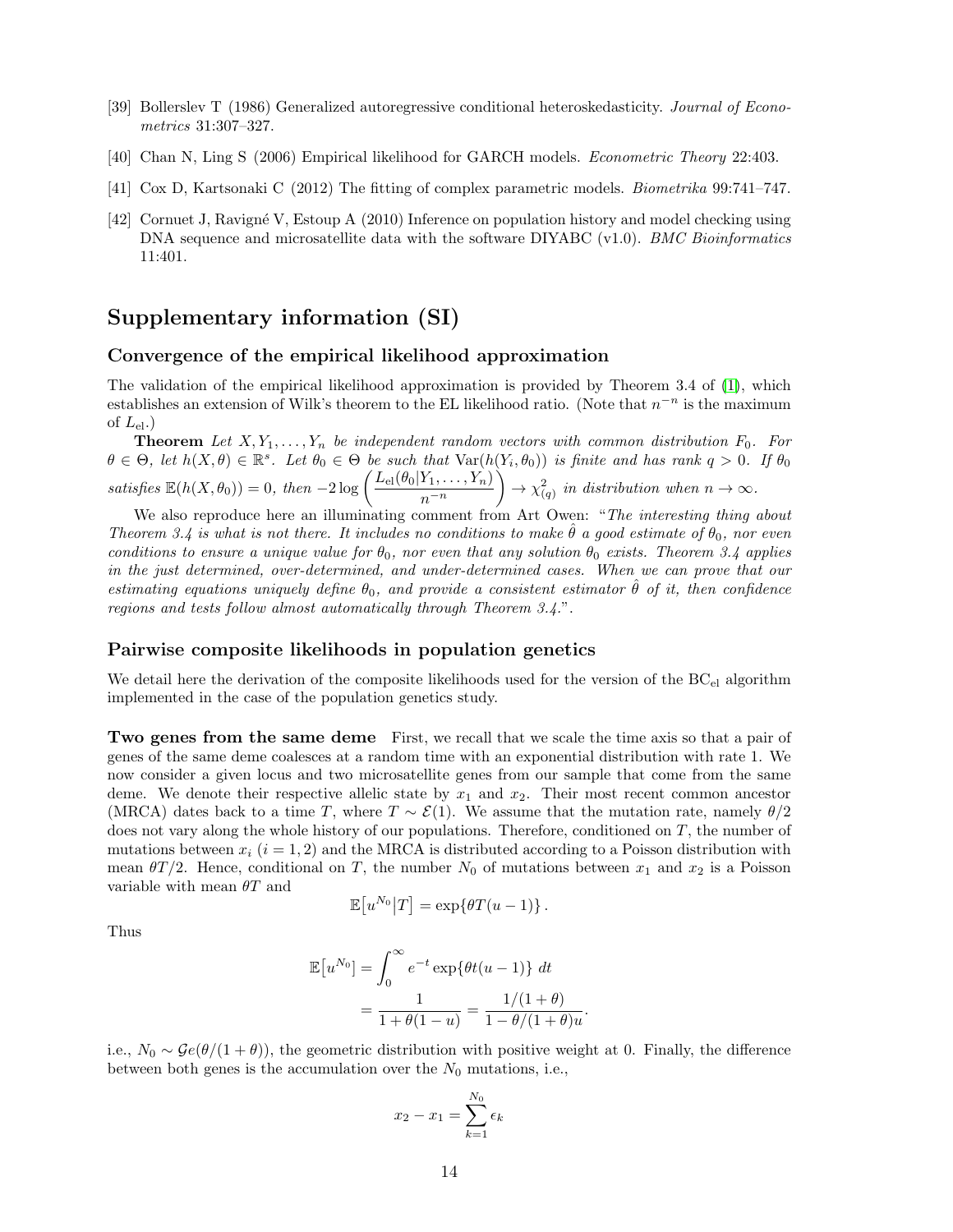where the  $\epsilon_k$ 's are iid Rademachers ( $\pm 1$  with equal probability). Thus,

$$
\mathbb{E}[\mathrm{e}^{i\zeta(x_2 - x_1)}] = \mathbb{E}\left\{\mathbb{E}\left[\mathrm{e}^{i\zeta(x_2 - x_1)}|N_0\right]\right\} = \mathbb{E}\left\{\prod_{k=1}^{N_0}\mathbb{E}[\exp(i\zeta\epsilon_k)]\right\}
$$

$$
= \mathbb{E}\left[(\cos\zeta)^{N_0}\right] = \sum_{n=0}^{\infty}(1-p)(p\cos\zeta)^n
$$

$$
\text{since } N_0 \sim \mathcal{G}e(p) \text{ with } p = \frac{\theta}{1+\theta}
$$

$$
= \frac{1-p}{1-p\cos\zeta} = \frac{1}{1+\theta(1-\cos\zeta)}\tag{4}
$$

which proves that the pairwise likelihood is

<span id="page-14-1"></span><span id="page-14-0"></span>
$$
\ell_2(x_1, x_2 | \phi) = \frac{1}{\sqrt{1 + 2\theta}} \rho(\theta)^{|x_2 - x_1|},\tag{5}
$$

with  $\rho(\theta) = \theta/(1 + \theta + \sqrt{\theta})$  $\overline{1+2\theta}$ ).

Two genes from different demes We now consider two genes that come from two different demes that diverged from an ancestral deme at time  $\tau$  in the past. We denote the allelic state of the two ancestors at time  $\tau$  by  $x_1^0$  and  $x_2^0$ , respectively. Then,  $x_1 - x_2 = (x_1 - x_1^0) + (x_1^0 - x_2^0) + (x_2^0 - x_2)$ , where  $x_1^0 - x_2^0$  follows a distribution whose Fourier transform is given by [\(4\)](#page-14-0), while  $(x_j - x_j^0)$ ,  $j = 1, 2$ are iid., whose distribution is given by the difference of two allelic states separated by a fixed time  $\tau$ . This distribution is derived in Equation (3) of [\(2\)](#page-16-1):

$$
\mathbb{P}(x_j - x_j^0 = \delta) = e^{-\tau \theta/2} I_{\delta}(\tau \theta/2),
$$

where  $I_{\delta}$  denotes the  $\delta$ th-order modified Bessel function of the first kind, given by  $(n \geq 0)$ 

$$
I_{-n}(z) = I_n(z) = \sum_{k=0}^{\infty} \frac{(z/2)^{n+2k}}{k!(n+k)!}.
$$

Using the independence between  $(x_1 - x_1^0)$  and  $(x_1 - x_1^0)$ , we obtain

<span id="page-14-2"></span>
$$
\mathbb{P}((x_1 - x_1^0) + (x_1 - x_1^0) = \delta) = e^{-\tau \theta} I_{\delta}(\tau \theta).
$$
 (6)

We then retrieve this distribution by computing Fourier transforms in the same vein as above. First, we note that the number  $N_1$  of mutations between  $x_1$  and its ancestor at time  $\tau$  is a Poisson variate with parameter  $\tau \theta/2$ . And,

$$
\mathbb{E}[\mathrm{e}^{i\zeta(x_1^0 - x_1)}] = \mathbb{E}\left\{\mathbb{E}\left[\mathrm{e}^{i\zeta(x_1^0 - x_1)}\middle|N_1\right]\right\} = \mathbb{E}\left(\prod_{k=1}^{N_1}\mathbb{E}(\exp(i\zeta\epsilon_k))\right)
$$

$$
= \mathbb{E}\left[(\cos\zeta)^{N_1}\right] = \sum_{n=0}^{\infty}\mathrm{e}^{-\tau\theta/2}\frac{(\tau\theta/2)^n}{n!}(\cos\zeta)^n
$$

$$
\text{since } N_1 \sim \mathcal{P}o(\tau\theta/2)
$$

$$
= \exp\left\{\tau\theta(\cos\zeta - 1)/2\right\}. \tag{7}
$$

Finally, the distribution of  $x_2 - x_1$  is a (discrete) convolution product between the distributions given by [\(5\)](#page-14-1) and [\(6\)](#page-14-2) which yields

$$
\ell_2(x_1, x_2 | \phi) = \frac{e^{-\tau \theta}}{\sqrt{1+2\theta}} \sum_{k=-\infty}^{+\infty} \rho(\theta)^{|k|} I_{|x_1 - x_2| - k}(\tau \theta).
$$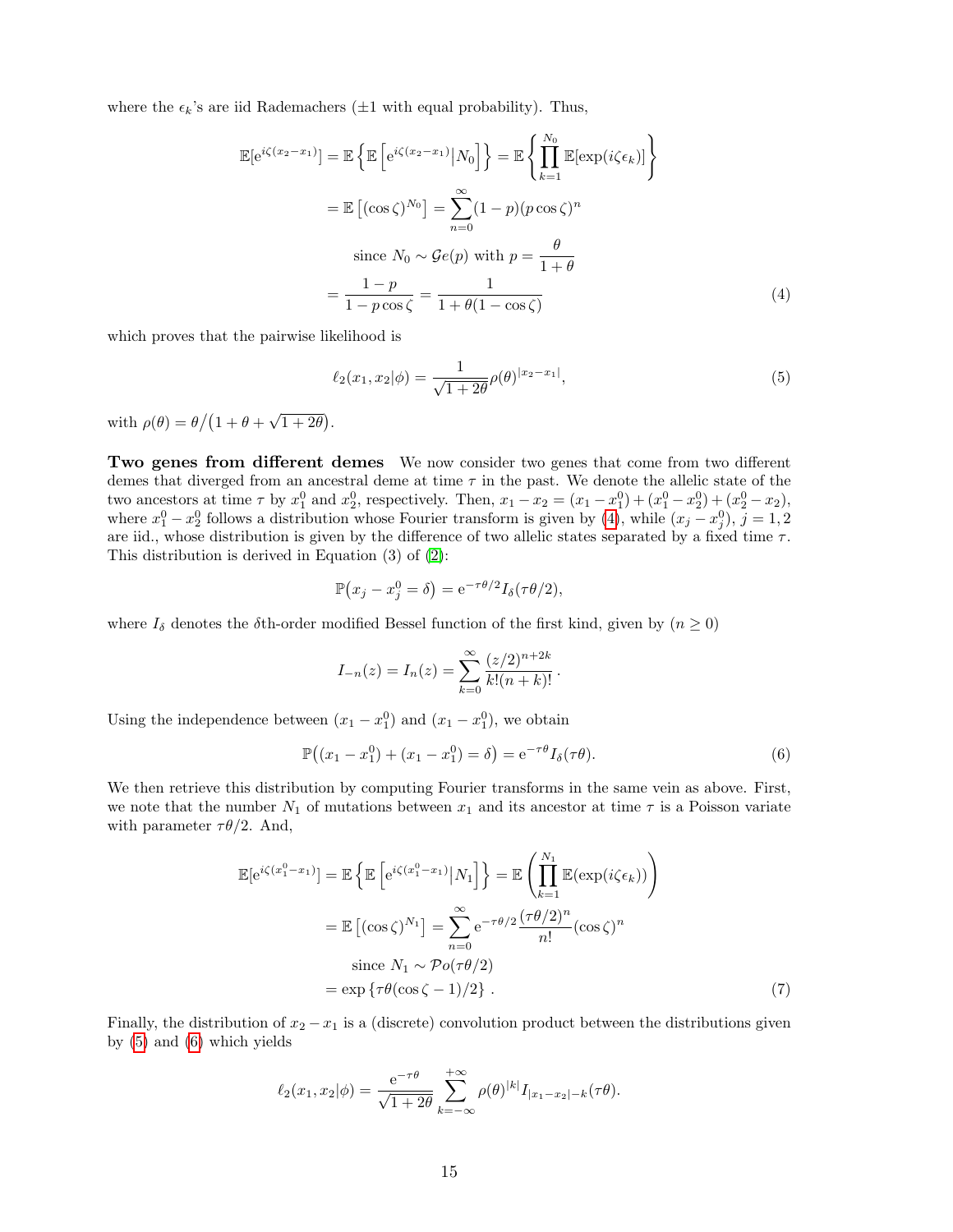### Quantile estimation

Examples of quantile distributions are the three-, four- and five-parameter Tukey's lambda distributions and their generalizations and the Burr family of distributions; particular examples include the  $g$ -and-h and  $g$ -and-k distributions  $(3, 4, 5, 7)$  $(3, 4, 5, 7)$  $(3, 4, 5, 7)$  $(3, 4, 5, 7)$ .

Proposed methods for estimation of quantile distributions include maximum likelihood estimation using numerical approximations to the likelihood  $(7, 8, 9)$  $(7, 8, 9)$  $(7, 8, 9)$ , moment matching  $(10, 11)$  $(10, 11)$ , location and scale-free shape functionals [\(12\)](#page-17-6), percentile matching [\(6\)](#page-17-7), quantile matching [\(13\)](#page-17-8) and, more recently, ABC [\(14,](#page-17-9) [15,](#page-17-10) [16\)](#page-17-11). Sequential Monte Carlo approaches for multivariate extensions of the q-and-k have also been proposed [\(37\)](#page-12-20).

There has been a number of ABC approaches proposed for this problem. For example, [\(15\)](#page-17-10) adopted the ABC-MCMC algorithm of [\(18\)](#page-17-12), in which draws of  $\theta$  are based on a Metropolis algorithm with a Gaussian proposal distribution, and are accepted based on the rule  $\rho(S(D), S(D)) < \epsilon$ , where D is the entire set of order statistics,  $\rho$  is the Euclidean norm and  $\epsilon$  is heuristically chosen after inspection of a histogram of  $\rho(S, S)$  obtained from a preliminary run using a very large value of  $\epsilon$ . This approach has recently been improved by [\(16\)](#page-17-11) through more sophisticated MCMC approaches, the use of regression summary statistics for D based on percentiles and their powers, and more automated choices of  $\epsilon$ . However, they still maintain a form of distance-based measure  $\rho(S, S')$  in accepting  $\theta$ .

#### Normal estimation

Figures S1–S3 evaluate the impact on the posterior distribution approximation of increasing the number of constraints in the empirical likelihood definition. Since this is a formal example, the true posterior distribution is available.

#### Quantile estimation

The BCel experiment involved evaluation of Algorithm 1 for estimation of the parameters of the g-and-k distribution using the two values of  $\theta = (A, B, g, k)$ , namely  $\theta_N = (0, 1, 0, 0)$ , which corresponds to the standard normal distribution, and  $\theta_A = (3, 2, 1, 0.5)$ ; which was chosen by [\(36\)](#page-12-19) as 'an interesting, far-from-normal distribution. The simulation experiment comprised multiple repetitions of BC<sub>el</sub> using different combinations of sample size,  $n = (100, 500)$ , number of iterations,  $M = (1000, 5000, 10000)$ , and number of constraints  $(p = 3, 4, 4, 5, 9)$ , corresponding to percentile sets  $(0.2, 0.5, 0.8), (0.2, 0.4, 0.6, 0.8), (0.1, 0.4, 0.6, 0.9), (0.1, 0.25, 0.5, 0.75, 0.9)$  and  $(0.1, 0.2, ..., 0.9)$ . Two sets of priors were considered for  $(A, B, g, k)$ :  $U[0, 5]^4$  (denoted as  $P_1$ ) and  $U(-5, 5)$ . $U(0, 5)$ ,  $U(-5, 5)$ ,  $(-0.1, 1)$ (denoted as  $P_2$ ). Although the priors were set independently for each element of  $\theta$ , the four elements were drawn together at each iteration of the algorithm, so that the same importance weight  $\omega_i$  was attached to the values  $A^{(i)}, B^{(i)}, g^{(i)}, k^{(i)}$  drawn in the *i*th iteration. The experiment was replicated ten times with different draws of samples of size  $n$ . Posterior means and standard deviations were computed for each parameter, and the overall goodness of fit to the true curve was assessed by comparing the true quantiles at  $(0.05, 0.10, ..., 0.95)$  with two measures: the estimated mean at each quantile (denoted by RSSm) and the average of the estimated quantile for each importance sample (RSSt).

Boxplots of the posterior means and standard deviations are shown in Figure S4 and Figure S5, respectively, for the four parameters, based on  $\theta_A$ , prior  $P_2$  and the 20 replicates for  $M = (5000, 10000)$ , for ten of the trials:  $p = 3, 4, 4, 5, 9$  for  $n = 100$  (trials 1-5) and  $n = 500$  (trials 6-10). Boxplots for the corresponding overall goodness of fit measures (RSSm, RSSt) are given in Figure S6.

#### Superposition of point processes

[\(41\)](#page-13-2) discuss an alternative to ABC, using fractional design and linear interpolation. While their purpose is the non-Bayesian processing of models with intractable likelihood functions, they propose as their main example a model consisting in the superposition of  $N$  renewal processes with waiting times  $\tau_{ij}$   $(i = 1, ..., M)$ ,  $j = 1, ...$ ) distributed as  $\mathcal{G}(\alpha, \beta)$  variables, when N is unknown. The renewal processes are thus

$$
\zeta_{i1} = \tau_{i1}, \ \zeta_{i2} = \zeta_{i1} + \tau_{i2}, \ \ldots
$$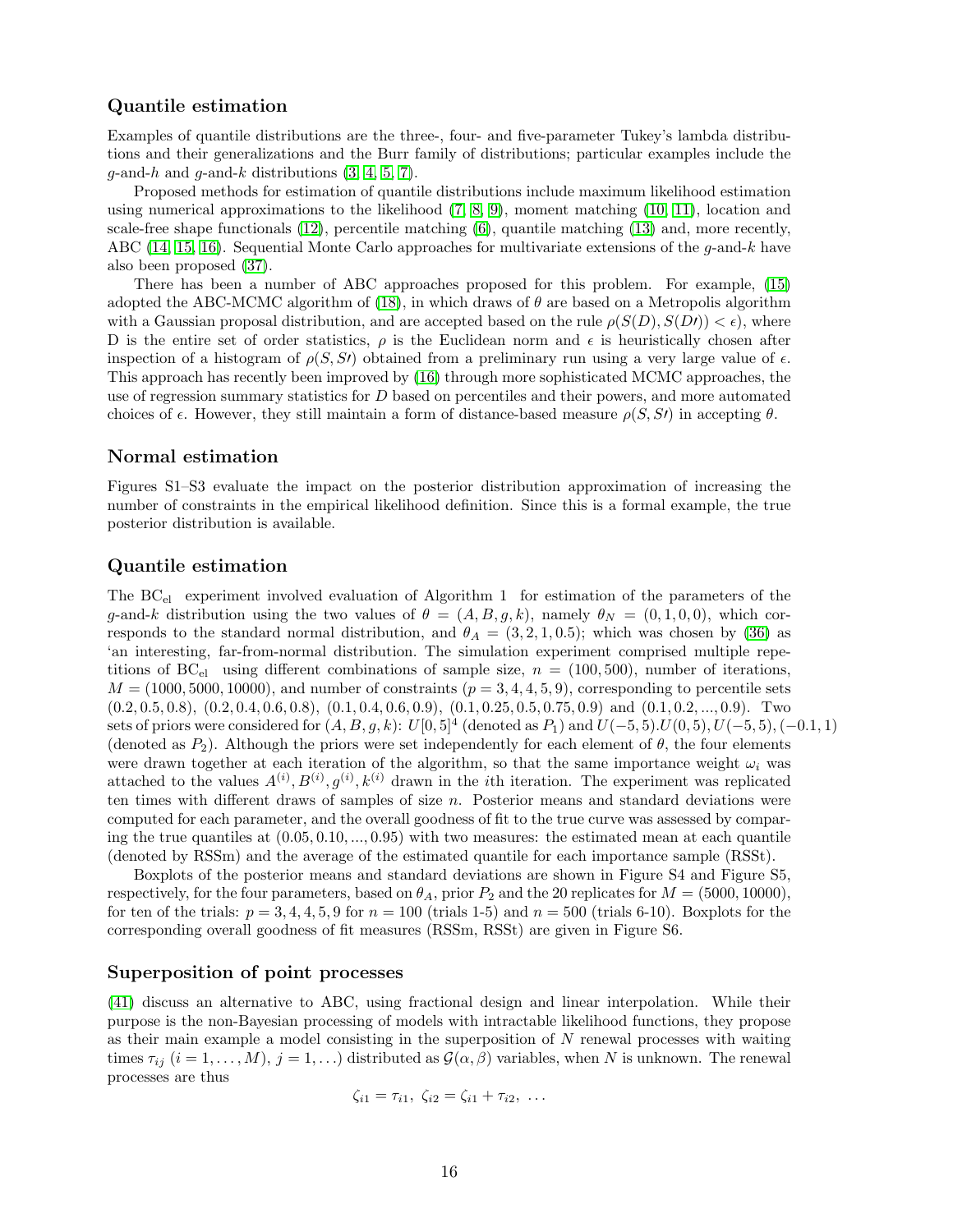and the observations are made of the first n values of the  $\zeta_{ij}$ 's,

$$
z_1 = \min\{\zeta_{ij}\}, \ z_2 = \min\{\zeta_{ij}; \zeta_{ij} > z_1\}, \ \ldots,
$$

ending with

$$
z_n = \min\{\zeta_{ij}; \zeta_{ij} > z_{n-1}\}.
$$

This model offers an interesting testing ground for  $BC_{el}$  in that the data points  $z_t$  are neither iid nor Markov. It is however possible to recover and exploit an iid structure in this case by first simulating a pseudo-dataset,  $(z_1^*,...,z_n^*)$ , as in ABC settings, and then deriving a sequence of renewal processes indicators  $(\nu_1, \ldots, \nu_n)$ , as

$$
z_1^* = \zeta_{\nu_1 1}, \ z_2^* = \zeta_{\nu_2 j_2}, \ \ldots, z_n^* = \zeta_{\nu_n j_n}.
$$

These indicators are thus distributed from the prior distribution on the  $\nu_t$ 's and an iid sample of  $\mathcal{G}(\alpha,\beta)$  variables can be derived from those indicators and the genuine data, leading to an associated empirical likelihood. As shown on Figure S7, when applied to a simulated dataset (as in [\(41\)](#page-13-2)), the empirical likelihood approximation produces a better approximation than the corresponding ABC solution based on the same statistics as [\(41\)](#page-13-2) (for exactly the same computational cost).

### Time gains in population genetic models

In general, the speed of executing an ABC algorithm depends on many factors, including:

- one's ability to program an efficient simulator from the model distribution and to compute the selected summary statistics,
- $\bullet~$  the choice of the threshold  $\epsilon$
- and the size of the Monte Carlo sample, denoted  $M$ ,

and the speed of  $BC_{el}$  depends on:

- the difficulty to optimize under the constraints  $\mathbf{1}$  (in the population genetics examples, this is not straightforward because of the Bessel functions and of the various series involved when the two individuals are not in the same deme),
- $\bullet$  and the size  $M$  of the Monte Carlo sample.

While producing many simulations from the model distribution often is the stumbling block for ABC algorithms, the selection of the constraints  $\begin{bmatrix} 1 \end{bmatrix}$  and the time requirements of the optimization step are both highly variable and delicate to quantify. While all the experiments described in this paper induced no inflation in computing time and mostly significant reductions, we cannot exclude the possibility of  $BC_{el}$  requiring more computing time than ABC.

Both population genetic experiments conducted in this paper analyse datasets with a large number of loci (one hundred). Thus ABC, which requires simulations of all loci to produce a simulated dataset, is quite time consuming and particularly so when the evolutionary scenario is more complex than the one in the first experiment. We compare here the computing times required by our implementation of the BC<sub>el</sub>-AMIS sampler and by DIYABC [\(3\)](#page-11-2) on an Intel Xeon W3680 Plateform with GNU/Linux. Both methods were parallelized over five among the six cores of this CPU with the OpenMP API. Table [2](#page-17-13) exhibits computation time averages on ten replicates of the estimation.

## References

- <span id="page-16-0"></span>[1] Owen AB (2001) Empirical Likelihood (Chapman & Hall).
- <span id="page-16-1"></span>[2] Wilson IJ, Balding DJ (1998) Genealogical inference from microsatellite data. Genetics 150:499– 510.
- <span id="page-16-2"></span>[3] Gilchrist W (2000) Statistical Modelling with Quantile Functions (Chapman and Hall).
- <span id="page-16-3"></span>[4] Gilchrist W (2007) Modelling and fitting quantile distributions and regressions. American Journal of Mathematical and Management Sciences 27:401–439.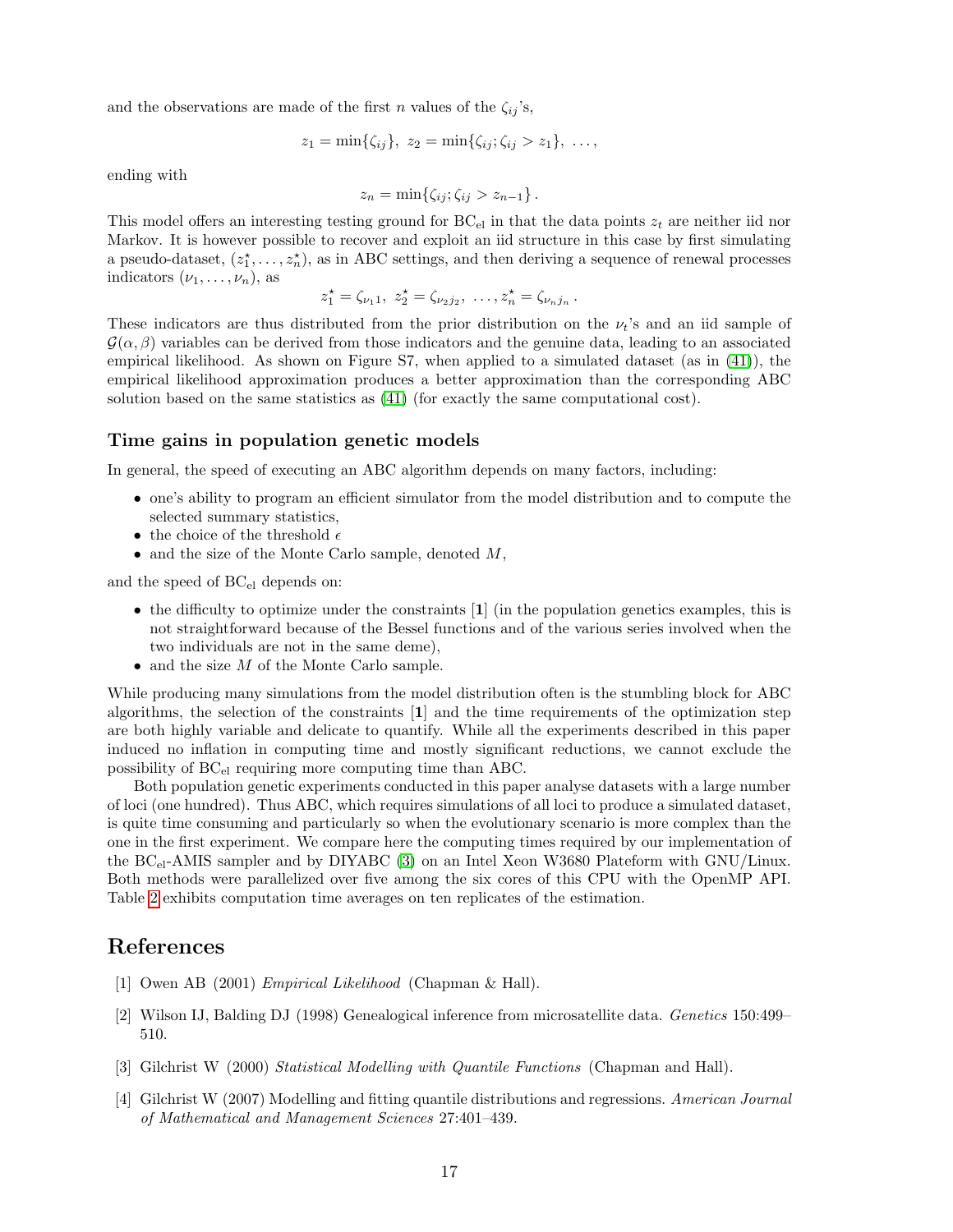- <span id="page-17-0"></span>[5] Haynes M, MacGillivray H, Mengersen K (1997) Robustness of ranking and selection rules using generalized g-andk distributions. J. Stat. Plan. Inference 65:45–66.
- <span id="page-17-7"></span>[6] Fournier B, et al. (2007) Estimating the parameters of a generalized lambda distribution, Computational Statistics and Data Analysis 51:2813–2835.
- <span id="page-17-1"></span>[7] Rayner G, MacGillivray H (2002) Numerical maximum likelihood estimation for the g-and-k and generalized g-and-h distributions. Statistics and Computing 12:55–75.
- <span id="page-17-2"></span>[8] Su S (2007) Numerical maximum log-likelihood estimation for generalized lambda distributions. Computational Statistics and Data Analysis 51:3983–3998.
- <span id="page-17-3"></span>[9] Haynes M, Mengersen K (2005) Bayesian estimation of g-and-k distributions using MCMC. Computational Statistics 20:7–30.
- <span id="page-17-4"></span>[10] Asquith W (2007) L-moments and tl-moments of the generalized lambda distribution. Computational Statistics and Data Analysis 51:484–4496.
- <span id="page-17-5"></span>[11] Karvanen J, Nuutinen A (2008) Characterizing the generalized lambda distribution by l-moments. Computational Statistics and Data Analysis 52:1971–1983.
- <span id="page-17-6"></span>[12] King R, MacGillivray H (1999) A starship fitting method for the generalized lambda distribution. Australian and New Zealand Journal of Statistics 41:353–374.
- <span id="page-17-8"></span>[13] Rayner G, MacGillivray H (2002) Weighted quantile-based estimation for a class of transformation distributions. Computational Statistics and Data Analysis 39:401–433.
- <span id="page-17-9"></span>[14] Peters G, Sisson S (2006) Bayesian inference, Monte Carlo sampling and operational risk. Journal of Operational Risk 1.
- <span id="page-17-10"></span>[15] Allingham D, King R, Mengersen K (2009) Bayesian estimation of quantile distributions. Statistics and Computing 19:189–201.
- <span id="page-17-11"></span>[16] Prangle D (2011) Ph.D. thesis.
- [17] Drovandi C, Pettitt A (2011) Likelihood-free Bayesian estimation of multivariate quantile distributions. Computational Statistics and Data Analysis 55:2541–2556.
- <span id="page-17-12"></span>[18] Marjoram P, Molitor J, Plagnol V, Tavaré S (2003) Markov chain Monte Carlo without likelihoods. Proc. Nat. Acad. Sci. USA 100:15324–15328.
- [19] Cox D, Kartsonaki C (2012) The fitting of complex parametric models. Biometrika 99:741–747.
- [20] Cornuet JM, et al. (2008) Inferring population history with DIYABC: a user-friendly approach to Approximate Bayesian Computation. Bioinformatics 24:2713–2719.

<span id="page-17-13"></span>Table 2: Computing times for DIYABC and BC<sub>el</sub> in both population genetics experiments

| ABC                                                            | $BC_{el}$        |
|----------------------------------------------------------------|------------------|
| Experiment   (DIYABC software)   (BC <sub>el</sub> -AMIS code) |                  |
| $21 \text{ min}$                                               | $24 \text{ sec}$ |
| 16 hours                                                       | $55 \text{ sec}$ |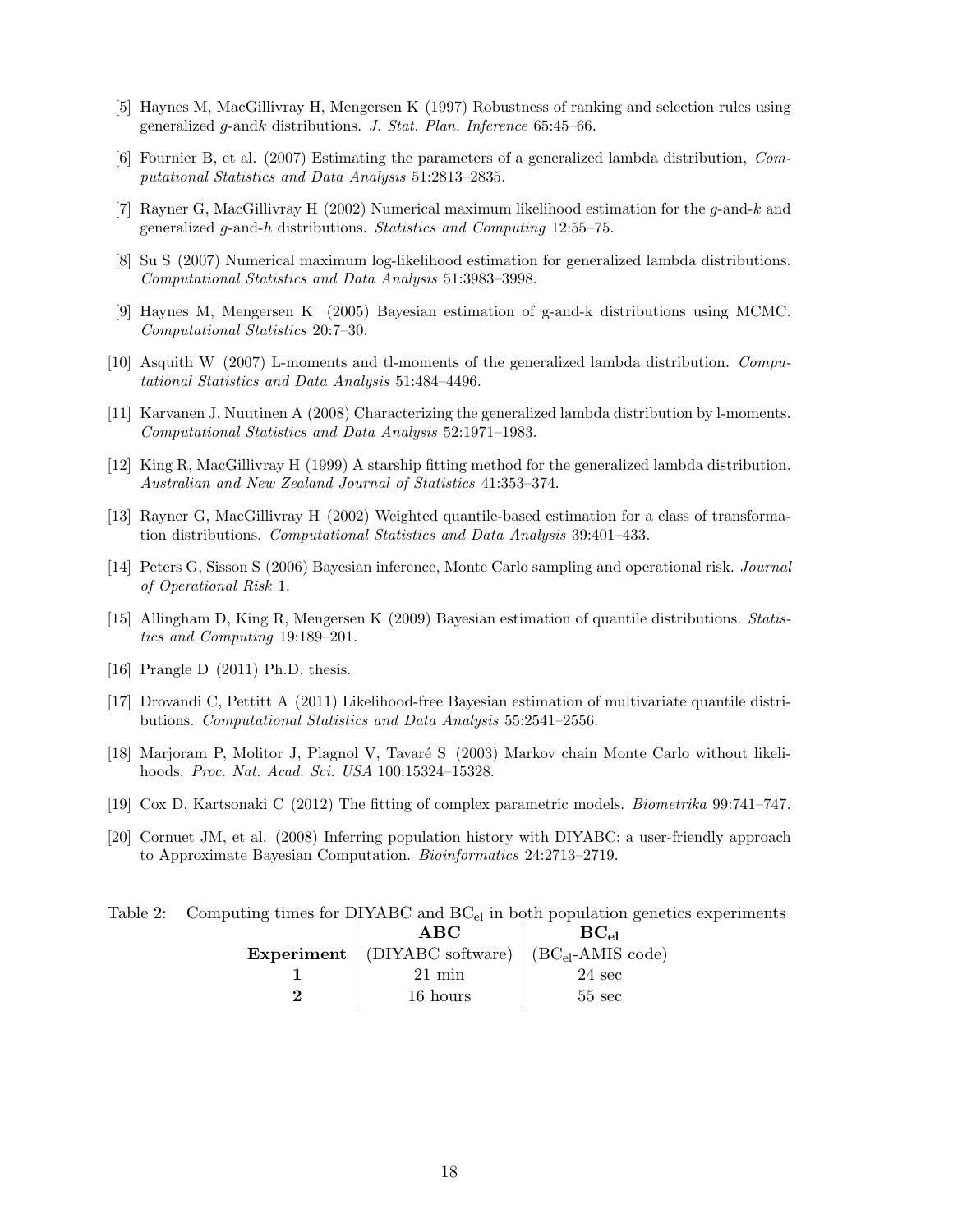

Figure 6: Comparison of the true posterior on the normal mean (solid lines) with the empirical distribution of weighted simulations resulting from Algorithm  $BC_{el}$ . The normal sample sizes are 25 (column 1), 50 (column 2) and 75 (column 3), the number of simulated  $\theta$ 's is 10<sup>3</sup> and the effective samples sizes  $M$ <sup>ESS</sup> are given on top of each histogram. The constraint is on the first moment of the dataset.



Figure 7: Comparison of the true posterior on the normal mean (solid lines) with the empirical distribution of weighted simulations resulting from Algorithm  $BC_{el}$ . The normal sample sizes are 25 (column 1), 50 (column 2) and 75 (column 3), the number of simulated  $\theta$ 's is 10<sup>3</sup> and the effective samples sizes  $M$ <sup>ESS</sup> are given on top of each histogram. The constraint is on the first two moments of the dataset.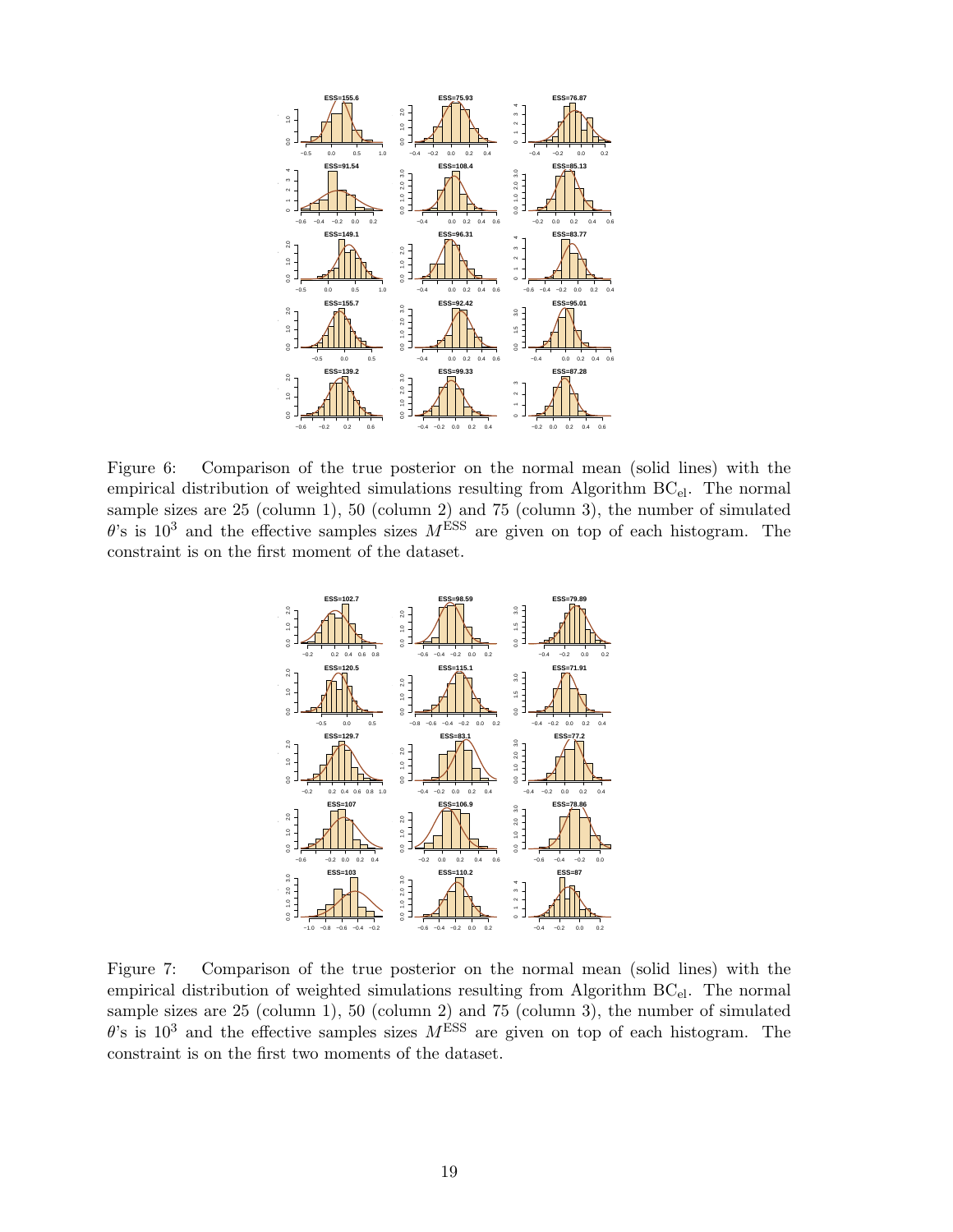

Figure 8: Comparison of the true posterior on the normal mean (solid lines) with the empirical distribution of weighted simulations resulting from Algorithm  $BC_{el}$ . The normal sample sizes are 25 (column 1), 50 (column 2) and 75 (column 3), the number of simulated  $\theta$ 's is 10<sup>3</sup> and the effective samples sizes  $M<sup>ESS</sup>$  are given on top of each histogram. The constraint is on the first three moments of the dataset.



<span id="page-19-0"></span>Figure 9: Boxplots of the variations of the posterior means of the four parameters of the g-and-k distribution, based on BC<sub>el</sub> approximations, for  $n = 100$  observations (1 to 5) and  $n = 500$  observations (6 to 10), based on  $M = 10<sup>4</sup>$  simulations and 10 replications. The moment conditions used in the  $BC_{el}$  algorithm are quantiles of order  $(0.2, 0.5, 0.8)$  (1 and 6),  $(0.2, 0.4, 0.6, 0.8)$   $(2 \text{ and } 7)$ ,  $(0.1, 0.4, 0.6, 0.9)$   $(3 \text{ and } 8)$ ,  $(0.1, 0.25, 0.5, 0.75, 0.9)$   $(4 \text{ and } 9)$ , and  $(0.1, 0.2, \ldots.0.9)$  (5 and 10).